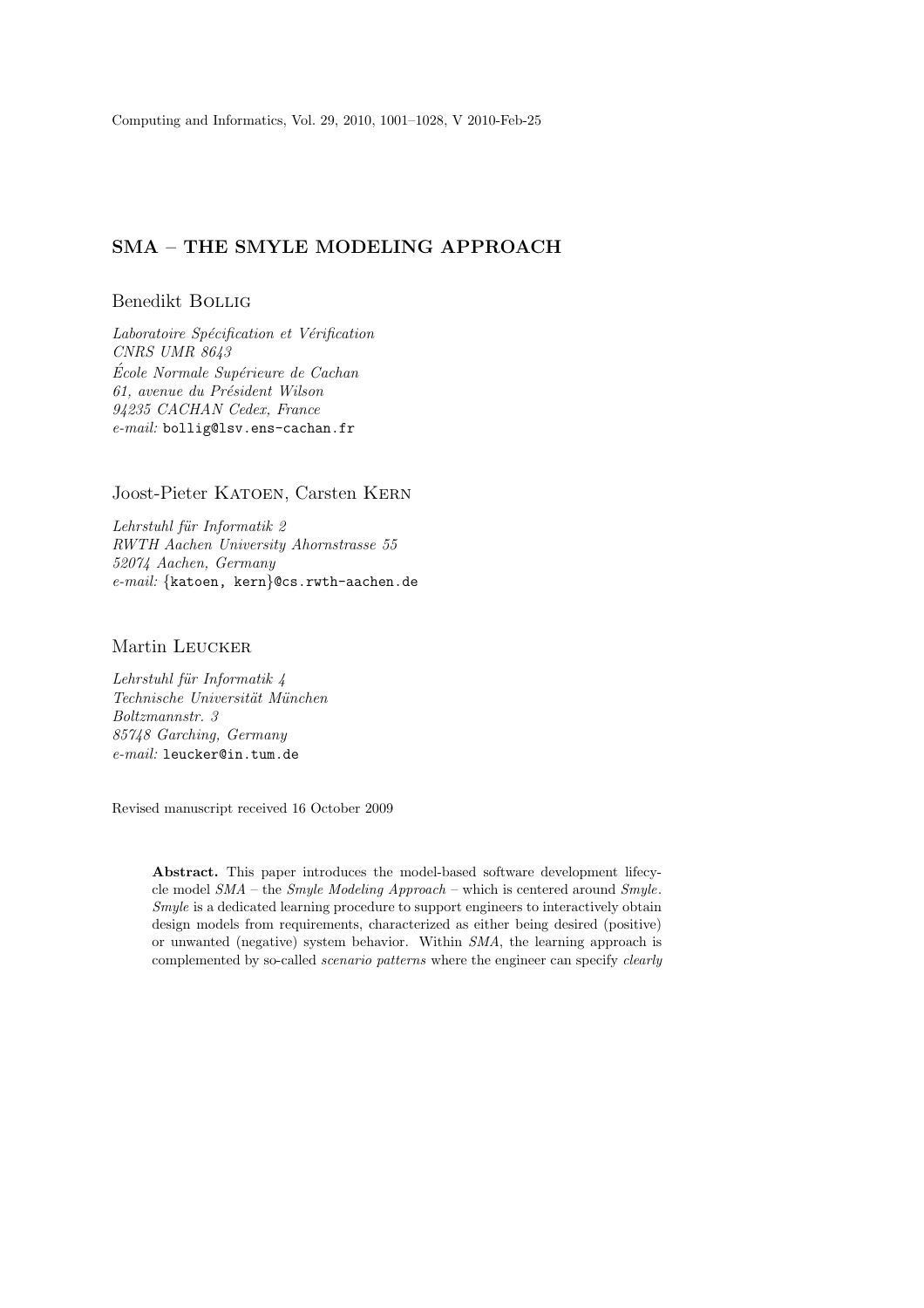desired or unwanted behavior. This way, user interaction is reduced to the interesting scenarios limiting the design effort considerably. In SMA, the learning phase is further complemented by an effective analysis phase that allows for detecting design flaws at an early design stage. Using learning techniques allows us to gradually develop and refine requirements, naturally supporting evolving requirements, and allows for a rather inexpensive redesign in case anomalous system behavior is detected during analysis, testing, or maintenance. This paper describes the approach and reports on first practical experiences.

Keywords: Requirements elicitation, design model, learning, software engineering lifecycle, Message Sequence Charts, UML

Mathematics Subject Classification 2000: 68N30, 68Q85, 68Q32

## 1 INTRODUCTION

To put it bluntly, software engineering – under the assumption that a requirements acquisition has taken place – amounts to bridging the gap between requirements, typically stated in natural language, and a piece of software. To ease this step, in model-driven design (like MDA), architecture-independent *design models* are introduced as intermediary between requirement specifications and concrete implementations. These design models typically describe the control flow, basic modules or components, and their interaction. Design models are then refined towards executable code typically using several design steps where system details are incorporated progressively. Correctness of these design steps may be checked using e.g., model checking or deductive techniques.

Problem statement. Typically, an abundant number of requirements are formulated manually, using natural language or semi-formal notations – with the typical implication that requirements are ambiguous and contradictory. Moreover, requirements typically change over time, meaning at all stages of the development process, let be due to changing user requirements or to anomalous system behavior detected at a later design stage. As one consequence, also the design model may not reflect the requirements correctly. Standard software engineering lifecycle models are, unfortunately, not designed to support evolving requirements.

Contribution. This paper presents the *Smyle Modeling Approach* (SMA) as *novel* software engineering lifecycle model, which is based on a new approach towards requirement specification and high-level design. It is tailored to the development of communicating distributed systems whose behavior can be specified using sequence diagrams exemplifying either desired or undesired system runs. A widespread notation for sequence diagrams is that of message sequence charts (MSCs). They have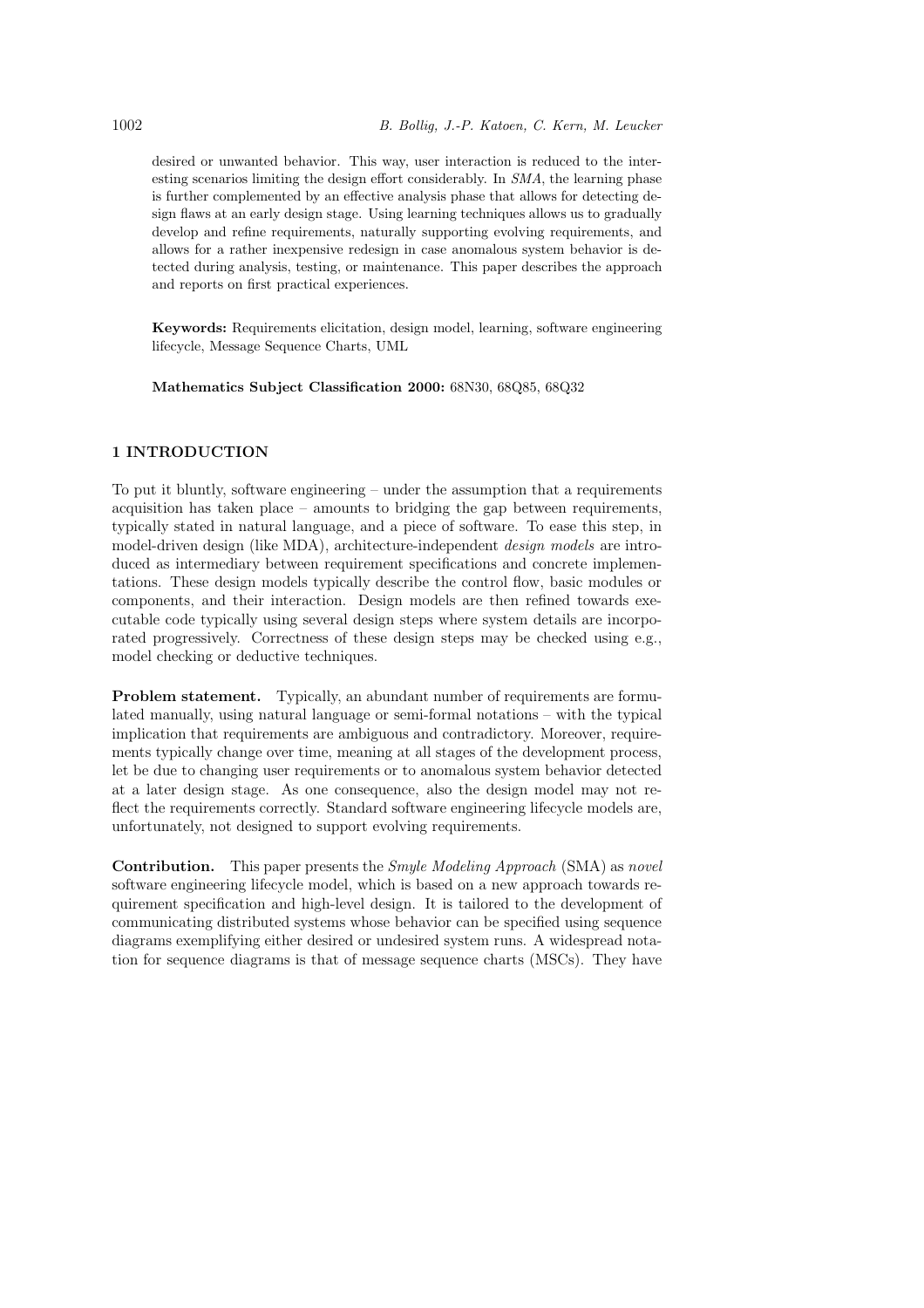been adopted by the UML, are standardized by the International Telecommunication Union (ITU) [26], and are part of several requirements elicitation techniques such as CREWS [30].

At the heart of SMA a dedicated *learning technique* supports the engineer to interactively obtain implementation-independent design models from MSCs exemplifying the system's behavior. These techniques are implemented in the *Smyle* tool (Synthesizing Models bY Learning from Examples, cf. [8]). The incremental learning approach allows to gradually develop, refine, and complete requirements, and supports evolving requirements in a natural manner, rather than requiring a fullfledged set of requirements up front. Importantly, *Smyle* does not only rely on given system behaviors but progressively asks the engineer to classify certain corner cases as either desired or undesired behavior, whenever the so-far provided examples do not allow to determine a (minimal) system model in a unique manner.

As abstract design models, *Smyle* synthesizes distributed finite-state automata (referred to as communicating finite-state machines [12], or CFMs for short). This model is implementation-independent and describes the local control flow as finite automata which communicate via unbounded order-preserving channels. Thus, the behavior of these models can directly be represented as sets of MSCs.

*SMA* is a software engineering lifecycle model centered around *Smyle*. The learning approach is complemented by so-called *scenario patterns* where the engineer can specify *clearly* desired or unwanted behavior graphically or via a dedicated formula editor. This way, user interaction is reduced to the interesting scenarios limiting the design effort considerably. Once an initial high-level design has been obtained by learning, *SMA* asks for intensive simulation of the obtained model and for checking elementary correctness properties of the CFM, for example by means of model checking or dedicated analysis algorithms [9]. This allows for an early detection of design flaws. In such a case, i.e., some observed behavior should be ruled out or some expected behavior cannot be realized by the current model, the learning phase can be continued with the corresponding scenarios yielding an adapted design model now reflecting the expected behavior for the given scenarios.

A satisfactory high-level design may subsequently be refined or translated into, e.g., Stateflow diagrams [21] from which executable code is automatically generated using tools such as Matlab/Simulink. Alternatively, code skeletons may be generated that perform the desired communication expressed by the design model, but which may be enriched by concrete computations of values, memory management etc.

The final stage of *SMA* is a model-based testing phase [13] in which it is checked whether the software conforms to the high-level design description. The MSCs used for formalizing requirements now serve additionally as abstract test cases. Supplementary test cases are generated in an automated way. This systematic on-the-fly test procedure is supported by tools such as TorX and TGV [5] that can easily be plugged in into our design cycle. Again, any test failure that results from an invalid design model can be described by MSCs which may be fed back to the learning phase.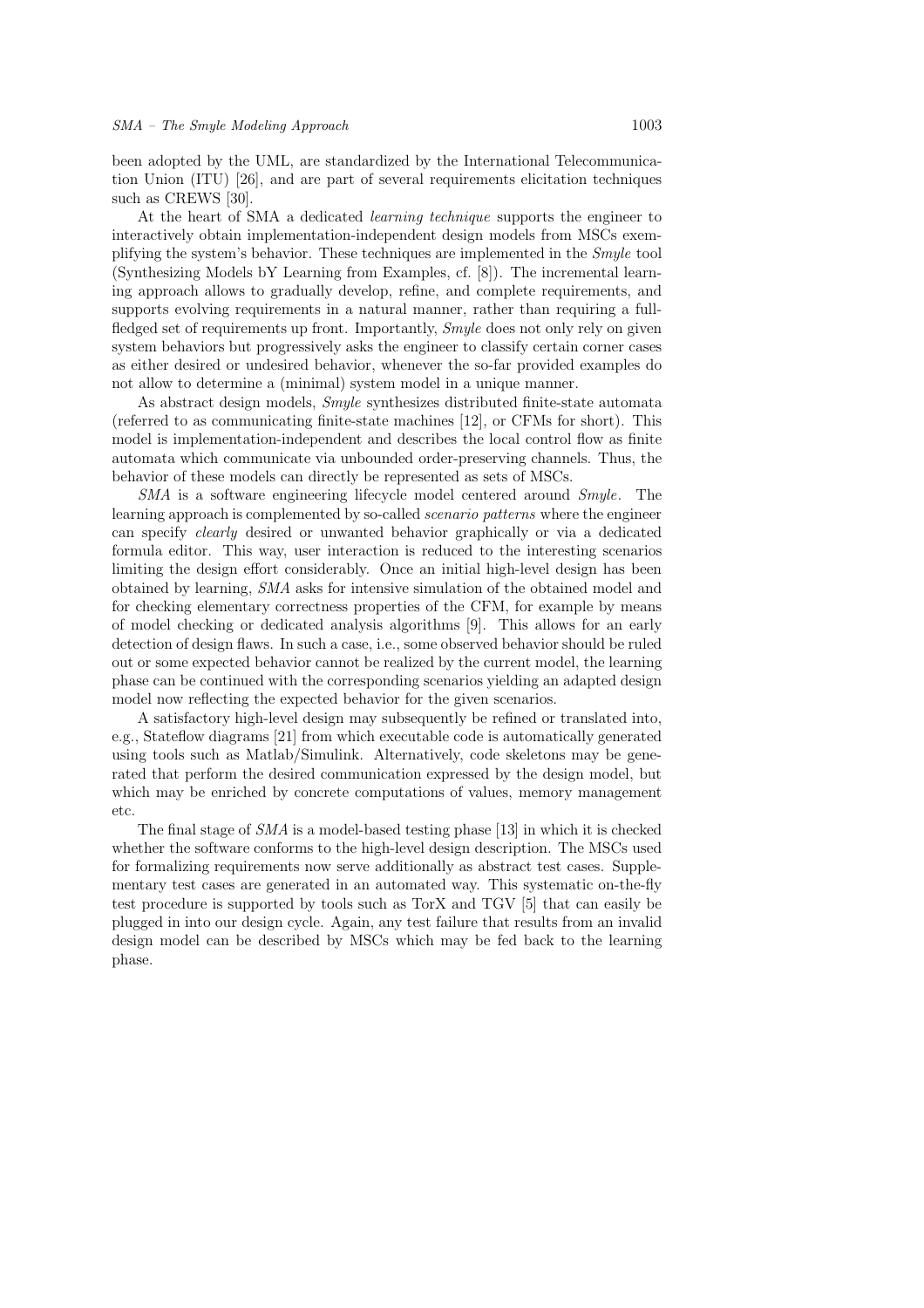Related work. To our best knowledge there is no related work on defining lifecycle models based on learning techniques. However, several approaches for synthesizing models based on scenarios are known [36, 16, 23, 11]. One of the first attempts to exploit learning for interactively synthesizing models was proposed in [29] where for each process in the system an automaton is inferred using Angluin's learning technique [3]. The drawback of this approach is that putting the resulting automata in parallel yields a system that may have previously undesired behavior and also may easily deadlock.

In Damas et al. [15], positive and negative scenarios are used for learning a global system model (LTS) via grammar induction. Similar as for [29], the resulting design model does not necessarily conform to the given examples and requires that unwanted "[...] implied scenarios should be detected and excluded" [15], manually.

In [37, 36], Uchitel et al. recommend the use of high-level MSCs (HMSCs) as input for model synthesis. For larger size projects, however, constructing HMSCs may become very involved and error-prone: HMSCs pretend to model global system behavior whereas the processes contained in the nodes can only act according to local information. In [36], a logic called FLTL is employed to assure system properties while synthesizing a model – a modal transition system, which can differentiate between possible and required transitions. For each scenario, an automaton is derived which is composed in parallel with the others.

In general all three approaches exhibit the drawback of implementing synchronous (or at least not fully asynchronous) communication behavior and extracting models which only represent approximations to the system to be.

A very interesting prospect is described in [22] where Harel presents his ideas and dreams about *scenario-based programming* and proposes to use learning techniques for system synthesis. In his vision "[the] programmer teaches and guides the computer to get to *know* about the system's intended behavior [...]", just as it is our intention. This paper describes the *SMA* approach, compares it to widely adopted software development lifecycles as the waterfall model  $[33, 34]$ , V-model  $[34]$ , Böhm's spiral model [7, 34], and reports on first practical experiences, including an industrial case study from the automotive domain yielding insights on advantages and disadvantages of the approach.

Outline. In Section 2 the ingredients for our learning approach are described and complemented by a theoretical result on its feasibility. Section 3 describes *SMA* in detail and compares it to traditional and modern software engineering lifecycle models. In Section 4 we apply *SMA* gradually to a simple example, followed by insights on an industrial case study in Section 5.

## 2 INGREDIENTS OF THE SMA

We now recall some the basic notions of message sequence charts (MSCs), corresponding automata (communicating finite-state machines), and recall the gist of *Smyle* [8]. Moreover, we present a logic for specifying sets of MSCs.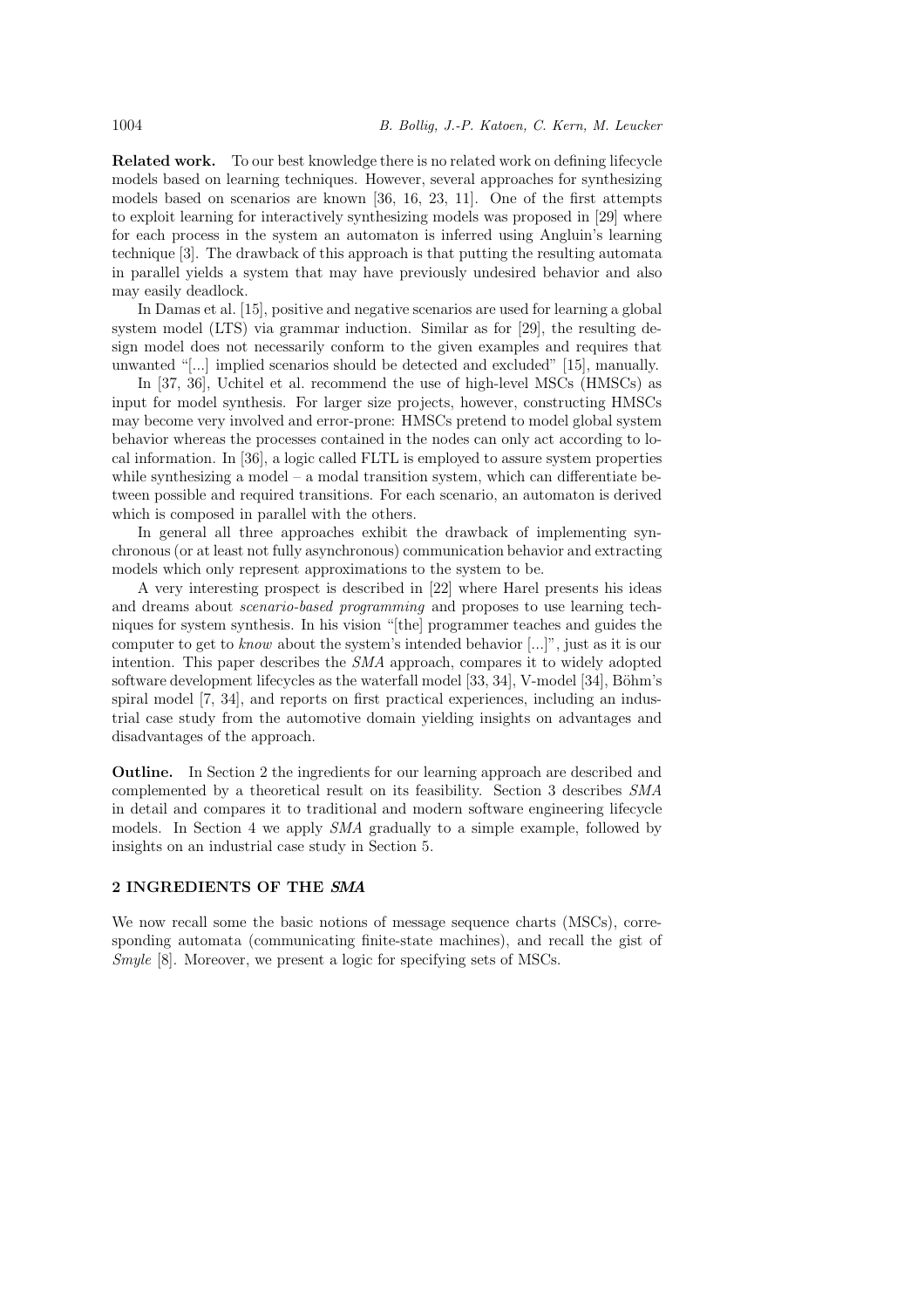## 2.1 Message Sequence Charts

Message Sequence Charts (MSCs) are an ITU standardized notation [26] for describing message exchange between concurrent processes. An MSC depicts a single partially ordered execution sequence of a system. It defines a collection of processes, which are drawn as vertical lines and interpreted as top-down time axes. Labeled vertical arrows represent message exchanges. An example MSC over three processes is depicted in Figure 1 a).

In its mathematical essence, an MSC can be understood as a graph whose nodes represent communication actions. For example, the graph in Figure 1 b) represents the MSC of Figure 1 a). A node or *event* represents the communication action indicated by its label, where, e.g.,  $1!2(a)$  stands for sending a message a from 1 to 2, whereas  $2?1(a)$  is the complementary action of receiving a from 1 at process 2. The edges reflect causal dependencies between events. An edge can be of two types: it is either a *process edge* (proc), describing progress of one particular process, or a *message edge* (msg), relating a send with its corresponding receive event. Technically, this graph can be represented as a partial order of communication events.



Fig. 1. a) An MSC and b) its graph

In this work we abstract from several features provided by the standard. Many of them (e.g., local actions, co-regions, etc.) can be easily included into our framework, but are omitted here for ease of presentation. Some of them, however, are excluded on purpose: loops and alternatives are not allowed as *single* executions are to be specified by MSCs. Note that, in correspondence to the ITU standard but in contrast to most works on learning MSCs, we consider the communication of an MSC to be *asynchronous* meaning that sending and receiving of a message may be delayed.

A (finite or infinite) set of MSCs, which we call an *MSC language*, may represent a system in the sense that it contains all possible scenarios that the system may exhibit. MSC languages can be characterized and represented in many ways. Here, the notion of a *regular* MSC language is of particular interest, as it comprises languages that are *learnable* in a sense made more precise below. Regularity of MSC languages is based on the concept of linearizations: A *linearization* of an MSC M containing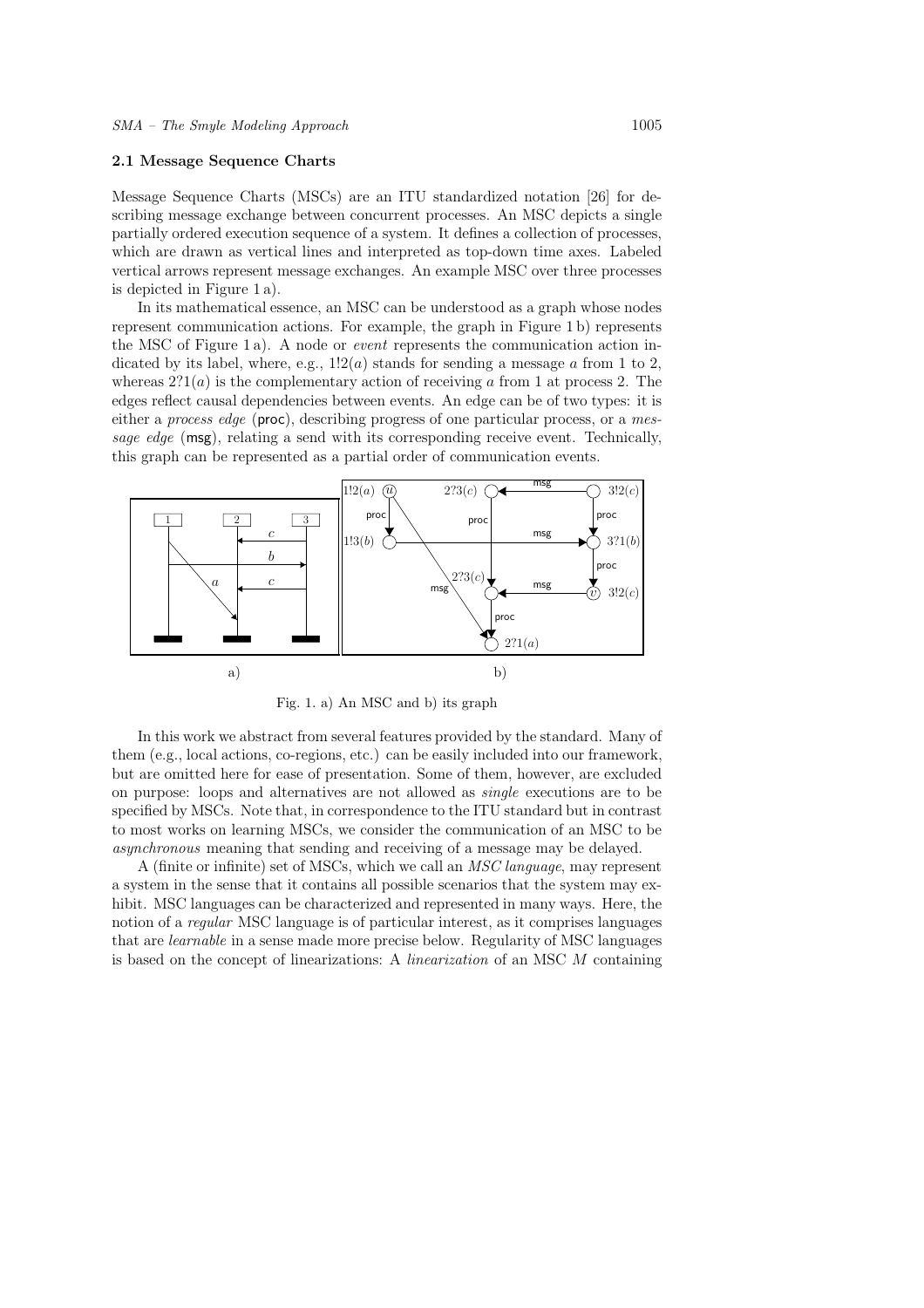the events  $E_M$  is a total ordering of  $E_M$  that does not contradict the transitive closure of the edge relation. Any linearization can be represented as a word over the set of communication actions. Two sample linearizations of the MSC from Figure 1 are  $l_1 = 1!2(a)3!2(c)2?3(c)1!3(b)3?1(b)3!2(c)2?3(c)2?1(a), l_2 = 3!2(c) 2?3(c) 1!2(a)$ 1!3(b)  $3?1(b)$   $3!2(c)$   $2?3(c)$   $2?1(a)$ . Let  $Lin(M)$  denote the set of linearizations of M and, for some set  $M$  of MSCs, let  $Lin(M)$  denote the set  $\bigcup_{M\in\mathbb{M}} Lin(M)$ . An MSC language  $M$  is now regular iff  $Lin(M)$  is regular.

## 2.2 Communicating Finite-State Machines

The reason of considering *regular* MSC languages in *SMA* is twofold: First, regular languages are supported by *SMA*'s learning algorithms that are briefly sketched in the next section. Second, regular MSC languages learned within *SMA* can be naturally and effectively implemented in terms of *communicating finite-state machines* (CFMs) [12]. CFMs constitute an appropriate automaton model for distributed systems where processes are represented as finite-state automata that can send messages to one another through reliable FIFO channels. We omit a formal definition of CFMs and instead refer to the example depicted in Figure 2 illustrating the *Alternating Bit Protocol* [28, 35]. There, we deal with a producer process (p) and a consumer process (c) that exchange messages from  $\{0, 1, a\}$ . Transitions are accordingly labeled with communication actions such as  $p!c(0), p?c(a)$ , etc. (as we deal with two processes only, we omit the sender and receiver, just writing  $[0, 2a]$ , and so on). For a concise description of this protocol, see Section 4.



Fig. 2. Example CFM

A CFM accepts a set of MSCs in a natural manner. For example, the language of the CFM from Figure 2 contains the MSCs depicted in Figure 4. Using CFMs, we account for the *asynchronous* communication behavior whereas usually other approaches use synchronous communication. This, of course, complicates the underlying theory of learning procedures but results in a model that exactly does what the user expects and does not represent any approximation.

The formal justification of using regular MSC languages is given by the following theorem, which states that a set of MSCs is implementable as a CFM if its set of linearizations is regular, or if it can be *represented* by a regular set of linearizations.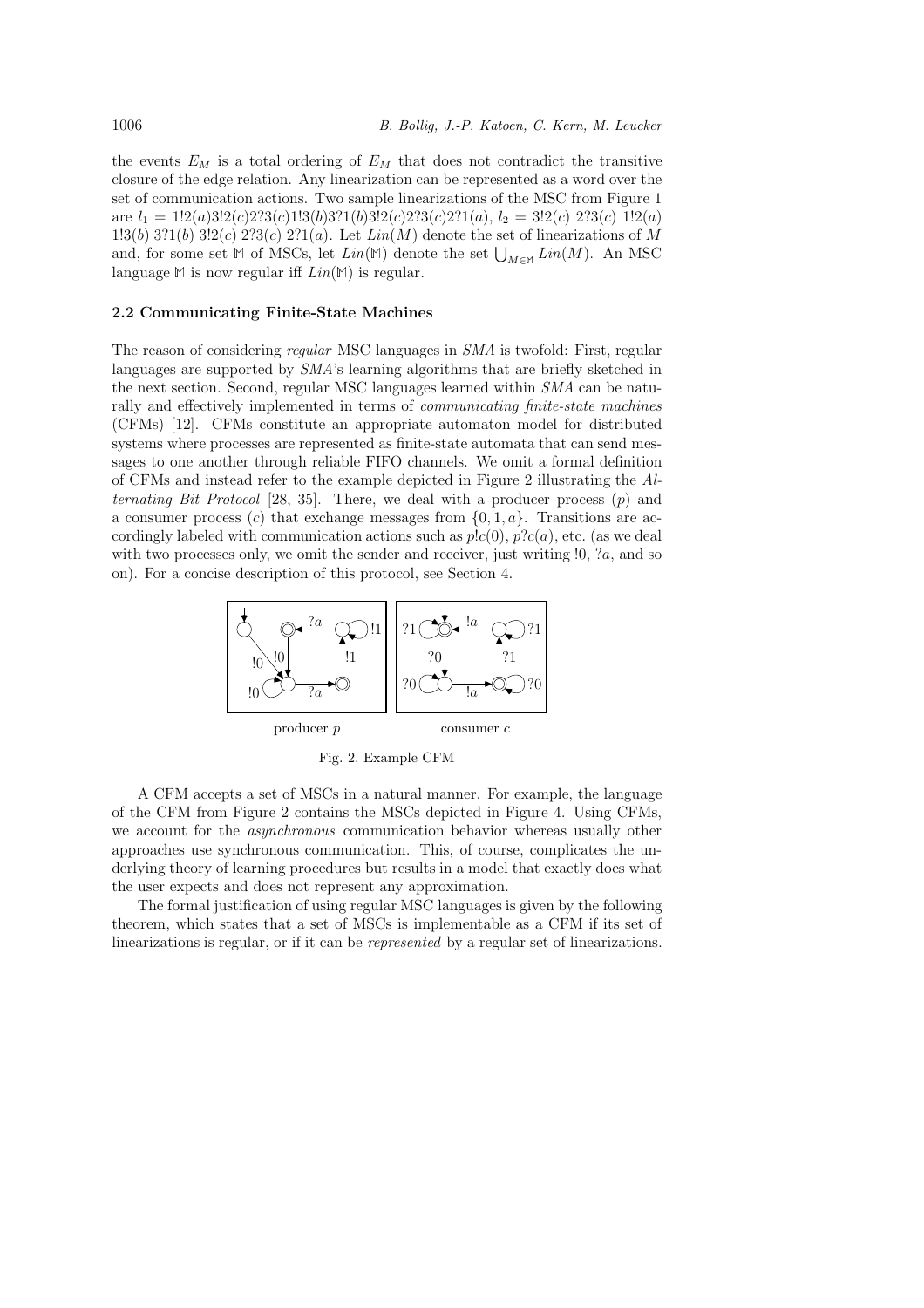**Theorem 1** ([24, 19]). Let  $M$  be an MSC language. There is a CFM accepting precisely the MSCs from <sup>M</sup>, if one of the following holds:

- 1. The set  $Lin(\mathbb{M})$  is a regular set of words.
- 2. There is a channel bound  $B \in \mathbb{N}$  and a regular subset L of  $Lin(\mathbb{M})$  such that (i) any MSC from <sup>M</sup> exhibits a linearization that does not exceed the channel bound  $B$ , and (ii)  $L$  contains precisely the linearizations from  $Lin(M)$  that do not exceed the channel bound B.

If the respective regular languages are given as finite automata, we can compute a corresponding CFM effectively.

#### 2.3 The Gist of Smyle

*Smyle* is the learning procedure underlying *SMA* and has recently been described in [8]. As input, *Smyle* is given a set  $\mathbb{M}^+$  of scenarios (called *positive*) which are desired executions of the system to be and a set <sup>M</sup><sup>−</sup> of scenarios (called *negative*) which may not be observed as system executions. If the given examples do not indicate a *single* conforming model, *Smyle saturates* both sets by asking further *queries* which are successively presented to the user who in turn has to classify each of them as either positive or negative resulting in  $M^+$  and  $M^-$ . Eventually, the minimal deterministic finite automaton and a corresponding CFM accepting the MSCs of  $\overline{\mathbb{M}}^+$  and rejecting those of  $\overline{\mathbb{M}}^-$  are computed.

If a subsequent analysis of the obtained CFM shows that it does not conform to the user's intention, it can be refined by providing further examples to be added to  $\bar{\mathbb{M}}^+$  or  $\bar{\mathbb{M}}^-$  and reinvoking the learning procedure. It can be shown that this process eventually converges to any intended CFM [8].

At first sight, one might think that inconsistencies could be introduced by the classifications of the presented MSCs. However, this is not possible due to the simple nature of MSCs: We do not allow branching, if-then-else or loop constructs. Thus they cannot overlap and generate inconsistencies. Note moreover that the learning algorithm is deterministic in the following sense: For every (saturated) set of examples, the learning algorithm computes a *unique* CFM. This allows, within *SMA*, to rely only on all classified MSCs within a long-term project and to resume learning whenever new requirements arise. Moreover, reclassification in case of user errors is likewise simple.

An important aspect that distinguishes *Smyle* from others [29, 15] is that the resulting CFM is consistent with the set of MSCs that served as input. Other approaches project their learning result onto the processes involved, with the price that the resulting system is some over-approximation of the desired one.

### 2.4 MSC Patterns

When applying the *SMA*, it is useful to provide expressive though concise means to describe MSC languages, e.g., to specify mandatory or unwanted system behavior.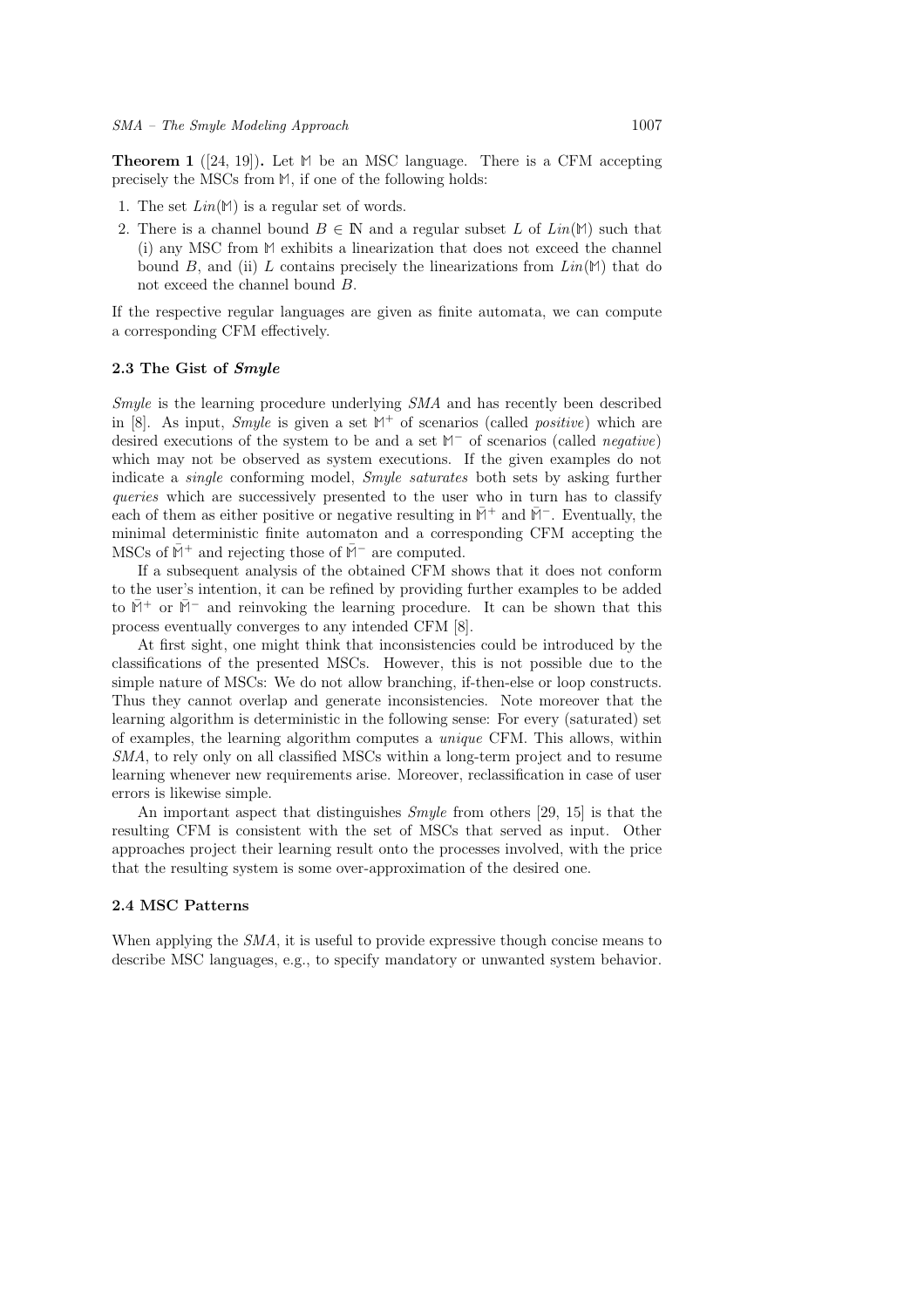Over words, temporal logics such as LTL have emerged as an important ingredient in the verification and synthesis of reactive systems. For MSCs, only few attempts to define a suitable temporal logic exist. The lack of temporal logics probably traces back to the complexity of MSCs: even simple temporal logics over MSCs have an undecidable satisfiability problem. For *SMA*, we adopt the logic PDL recently proposed in [10], which is inspired by Propositional Dynamic Logic (PDL) by Fischer and Ladner [18], but adapted to MSCs. We choose PDL for three reasons: i) It is expressive (subsuming, e.g., Peled's temporal logic  $TLC<sup>-</sup>[31]$ ); ii) it combines easy to understand concepts such as regular expressions and Boolean operators; iii) its membership problem (i.e., to decide if a given MSC satisfies a given formula) can be solved in polynomial time (as we show). Note that PDL is a quite expressive logic and that satisfiability for PDL is undecidable. Fortunately, the *SMA* only builds on deciding membership problems, as they allow us to determine whether a given scenario belongs to a property that represents good or undesired behavior. This is the principal reason why PDL is better suited for our purposes than, say, high-level MSCs, whose membership problem is NP-complete [1].

The building blocks of formulas in our logic PDL are regular expressions and Boolean connectives, which can be nested arbitrarily. Instead of a formal account to PDL, which can be found in [10], we provide some example formulas demonstrating the expressive power of PDL and its usage. Essentially, we distinguish *existential* and *universal* formulas. An existential formula is of the form  $E\varphi$ . It expresses that there is some event at which  $\varphi$  is satisfied. The universal formula  $\mathbf{A}\varphi$ , in contrast, requires that  $\varphi$  holds at *all* events in a given MSC. The subformula  $\varphi$  in  $\mathbf{E}\varphi$  or  $\mathbf{A}\varphi$ is thus interpreted at events of an MSC. It might be of the form  $\langle \pi \rangle \varphi'$  meaning that, starting in the event under consideration, there is a  $\pi$ -labeled path to another event that satisfies  $\varphi'$ . The dual construct  $\Box \pi \Box \varphi'$  expresses that the property  $\varphi'$  has to hold in any event that can be reached following a  $\pi$ -labeled path. E.g., consider the following PDL formulas:

$$
\varphi_1 = \mathbf{A} \big( \langle \mathsf{proc} + \mathsf{msg} \rangle^* \rangle \big( \mathbf{procmax} \land 2?\mathbb{1}(a) \big) \big) \n\varphi_2 = \mathbf{E} \big( \mathbf{procmax} \land 2?\mathbb{1}(a) \big) \n\varphi_3 = \mathbf{A} \big( \square 2?\mathbb{3}(c); \mathsf{proc}; 2?\mathbb{3}(c) \sqsupset \mathbf{false} \big).
$$

The universal formula  $\varphi_1$  describes that, from any event, there is an (arbitrarily labeled) path through the MSC (expressed by  $\langle$  (proc + msg)<sup>\*</sup>>) to another event that is maximal on its process (**procmax**) and labeled with  $2\cdot 2(1a)$ . In other words, there shall be a greatest event in the MSC at hand and this greatest event shall be labeled with  $2\overline{?1}(a)$ . Indeed,  $\varphi_1$  is satisfied by the MSC from in Figure 1. Note that the existential formula  $\varphi_2$  is not equivalent to  $\varphi_1$ , as  $\varphi_2$  only requires the existence of an event that is *maximal* on process 2; but this event need not be the greatest in the MSC. The universal formula  $\varphi_3$  forbids two consecutive events both labeled with  $2\cdot 3(c)$ . It is refuted by the MSC from Figure 1.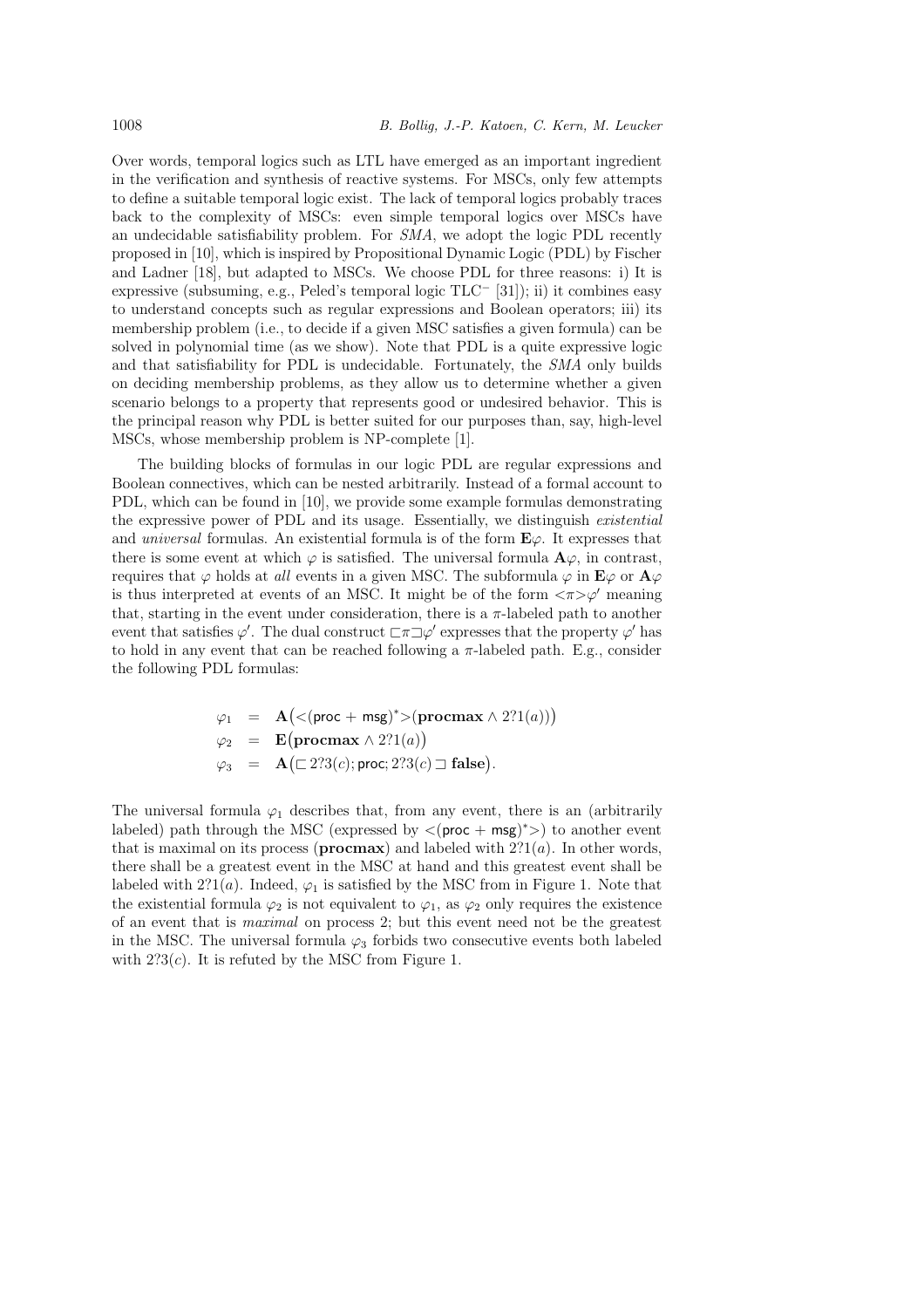Essential for our setting is the result that we can efficiently check whether a given MSC adheres to a given PDL formula, which can be proven easily:

Theorem 2. The membership problem for *PDL* is in *PTIME*, even if the number of processes is part of the input. More precisely, given a *PDL* formula  $\varphi$  and an MSC M, we can decide in time  $\mathcal{O}(|M| \cdot |\varphi|^2)$  if  $M \models \varphi$ , where |M| denotes the number of events in M and  $|\varphi|$  denotes the length of  $\varphi$ .

The logic will be used in our setting as follows: positive and negative sets of formulas  $\Phi^+$  and  $\Phi^-$  are given by the user, either directly or by annotating presented MSCs. An example for a negative statement would be, say, "*there are two receives of the same message in a row*", which corresponds to the negation of the PDL formula  $\varphi_3$  above. An annotated MSC for this example formula is given in Figure 6c). Then, the learning algorithm can autonomously and efficiently check for all formulas  $\varphi^+ \in \Phi^+, \varphi^- \in \Phi^-$  and unclassified MSCs M whether  $M \not\models \varphi^+$  or  $M \models \varphi^-$ . If one of the two cases occurs then the set of negative samples is updated to  $\{M\} \cup \mathbb{M}^$ and in all other cases the question is passed to the user.

## 3 THE SMYLE MODELING APPROACH (*SMA*)

It is common knowledge [17] that traditional engineering lifecycle models like the well-known *waterfall model* [33, 34, 32, 20] or the V-model [32, 34] suffer from some severe deficiencies, despite their wide use in today's software development. One of the problems is that both models assume (implicitly) that a complete set of requirements can indeed be formulated at the beginning of the software engineering lifecycle. Although in both approaches it is possible to revisit a previously passed phase, this is considered a backwards step involving time-consuming reformulation of documents, models, or code produced in the previous and current phases, causing high additional costs for redesign.

The nature of a typical software engineering project is, however, that requirements are usually incomplete, often contradicting, and frequently changing during the project evolution. A high-level design, on the other hand, is typically a complete and consistent model that is expected to conform to the requirements. Thus, especially the step from requirements to a high-level design is a major challenge within a software engineering lifecycle: The incomplete set of requirements has to be made complete and inconsistencies have to be eliminated. An impressive example for inconsistencies in industrial-size applications is given by Holzmann [25] where for the design and implementation of a part of Signaling System 7 in the  $5ESS^{\circledR}$  switching system (the ISDN User-Part protocol defined by the CCITT) "almost 55 % of all requirements from the original design requirements [...] were proven to be logically inconsistent [...]".

Moreover, also later stages of the development process often require additional modifications of requirements and the corresponding high-level design, either due to changing user requirements or due to unforeseen technical difficulties. Thus,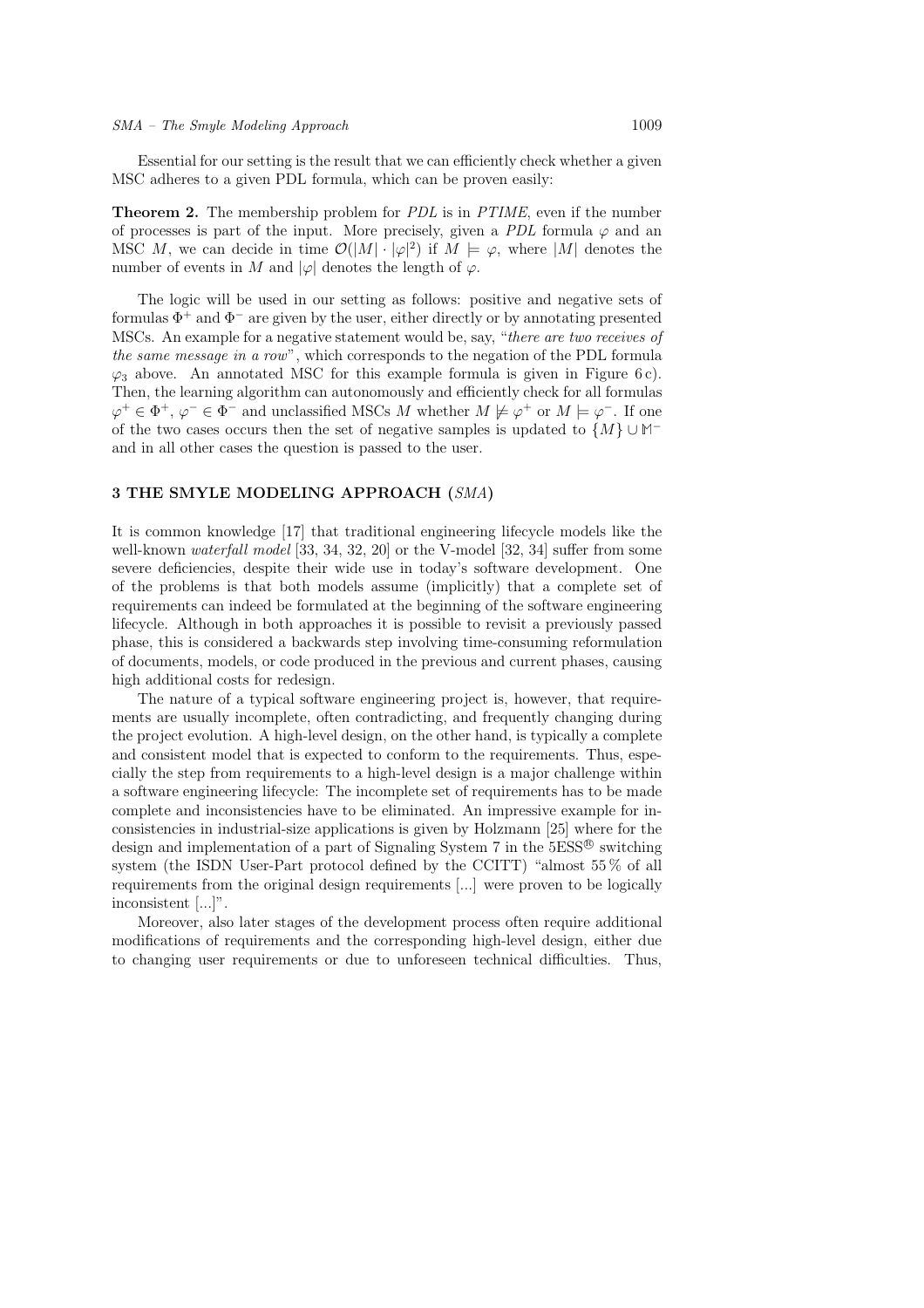besides the step of generating a complete and consistent set of requirements and a conforming design model in the initial stages of a development process, a lifecycle model should support an easy adaptation of requirements and its conforming design model also at later stages.

The *SMA* is a novel software engineering lifecycle model that addresses these goals. However, as we discuss later, it may also be employed to enrich existing lifecycle models.

## 3.1 A Bird's-Eye View on SMA

The *Smyle Modeling Approach* (*SMA*) is a software engineering lifecycle model tailored to communicating distributed systems. A prerequisite is, however, that the participating units (processes) and their communication actions can be fixed in the first steps of the development process, before actually deriving a design model. Requirements for the behavior of the involved processes, however, may be given vaguely and incomplete first but are made precise within the modelling process. While clearly not every development project fits these needs, a considerable amount of systems especially in the automotive domain do, which actually motivated the development of *SMA*.

Within *SMA*, our goal is to round-off requirements, remove inconsistencies and to provide methods catering for modifications of requirements in later stages of the software engineering lifecycle. One of the main challenges to achieve these goals is to come up with simple means for concretizing and completing requirements as well as resolving conflicts in requirements. We attack this intrinsically hard problem using the following rationale:

While it is hard to come up with a complete and consistent formal specification of the requirements, it is feasible to classify exemplifying behavior as desired or illegal. (SMA rationale)

This rationale builds on the well-known experience that human beings prefer to explain, discuss, and argue in terms of example scenarios but are often over-strained when having to give precise and universally valid definitions. Thus, while the general idea to formalize requirements, for example using temporal logic, is in general desirable, this formalization is often too cumbersome and therefore not cost-effective – and the result is, unfortunately, often too error-prone. This is because it is hard to have a clear (complete and consistent) picture of the system to develop right at the beginning of the software engineering lifecycle.

This also justifies our restriction to MSCs without branching, if-then-else, and loops, when learning design models: It may be too error-prone to classify complex MSCs as either wanted or unwanted behavior.

Our experience with requirements documents shows that especially requirements formulated in natural language are often explained in terms of scenarios, showing wanted or unwanted behavior of the system to develop. Additionally, it is evident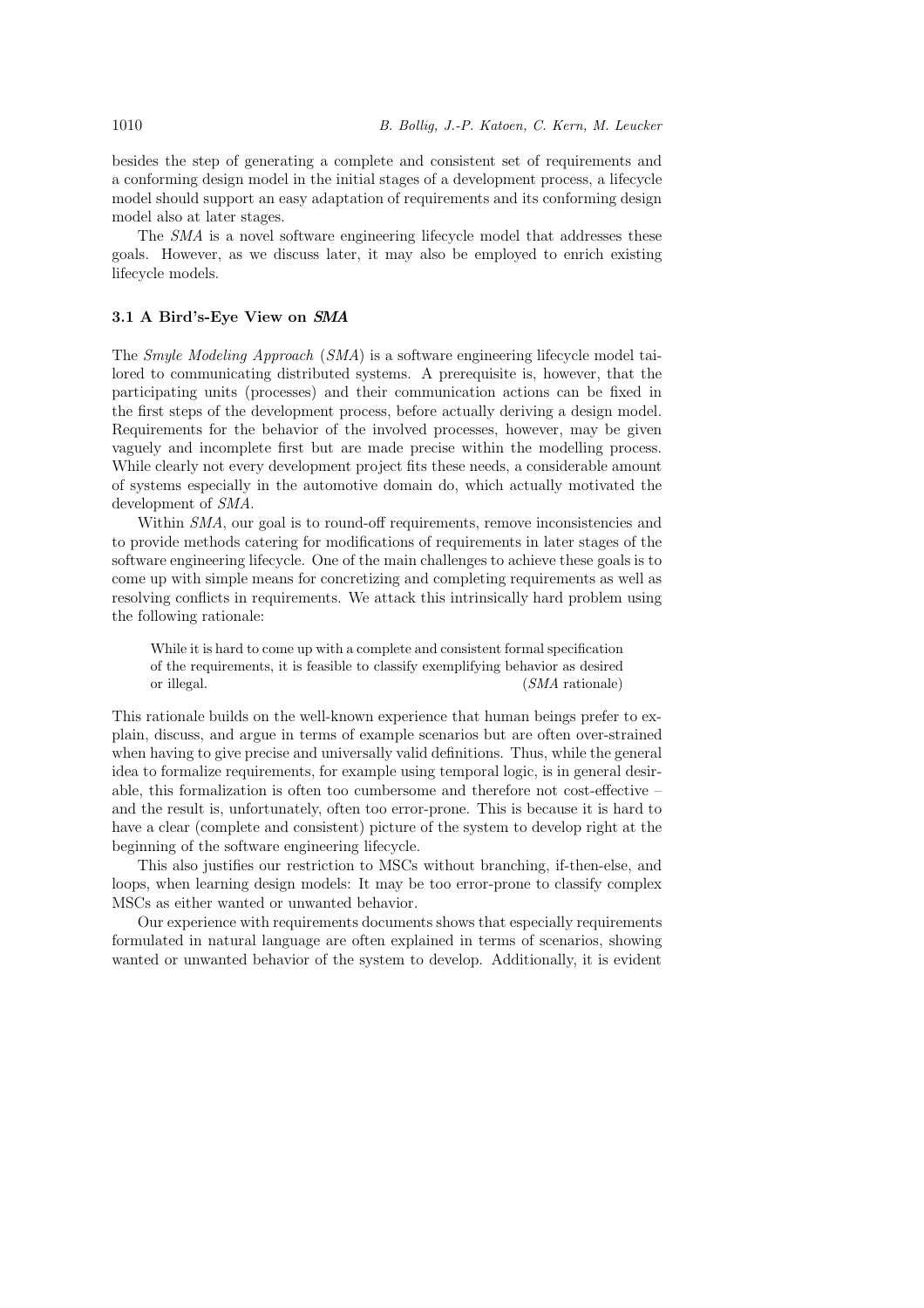that it is easier for the customer to judge whether a given simple scenario is intended or not, in comparison to answering whether a formal specification matches the customer's needs.

The key idea of *SMA* is therefore to incorporate the *learning* algorithm *Smyle* (with supporting tool) [8] for *synthesizing* design models based on scenarios explaining requirements. Thus, requirements- and high-level design phase are interweaved. *Smyle*'s nature is to extend initially given scenarios to consider, for example, corner cases: It *generates* new scenarios whose classification as desired or undesired is indispensable to complete the design model and asks the engineer exactly these scenarios. Thus, the learning algorithm actually causes a natural iteration of the requirements elicitation and design model construction phase. Note that *Smyle* synthesizes a design model that is indeed consistent with the given scenarios and thus does precisely exhibit the scenario behavior.

*SMA* is tailored to component-based systems communicating with each other to achieve a common goal. A natural design model for such systems are CFMs [12]. Exemplifying behavior (*scenarios*) of such systems is best given in terms of MSCs. Thus, *SMA*, similar as its learning algorithm *Smyle*, is designed to derive CFMs based on either positively or negatively classified MSCs, representing wanted or unwanted behavior of the software system to build.

While *SMA*'s initial objective is to elaborate on the inherent correspondence of requirements and design models by asking for further exemplifying scenarios, it also provides simple means for modifications of requirements later in the design process. Whenever, for example in the testing phase, a mismatch of the implementation's behavior and the design model is witnessed which can be traced back to an invalid design model, it can be formulated as a negative scenario and can be given to the learning algorithm to update the design model. This will, possibly after considering further scenarios, modify the design model to disallow the unwanted behavior. Thus, necessary modifications of the current software system in later phases of the software engineering lifecycle can easily be fed back to update the design model. This high level of automation is aimed at an important reduction of development costs.

## 3.2 The SMA Lifecycle Model

The *Smyle Modeling Approach*, cf. Figure 3, consists of a requirements phase, a highlevel design phase, a low-level design phase, and a testing and integration phase. Following modern *model-based* design lifecycle models, the implementation model is transformed semi-automatically into executable code, as it is increasingly done in the automotive and avionics domain.

In the following, the main steps of the *SMA* lifecycle model are described in more detail, with a focus on the phases depicted in Figure 3 and a brief discussion on testing and integration phases.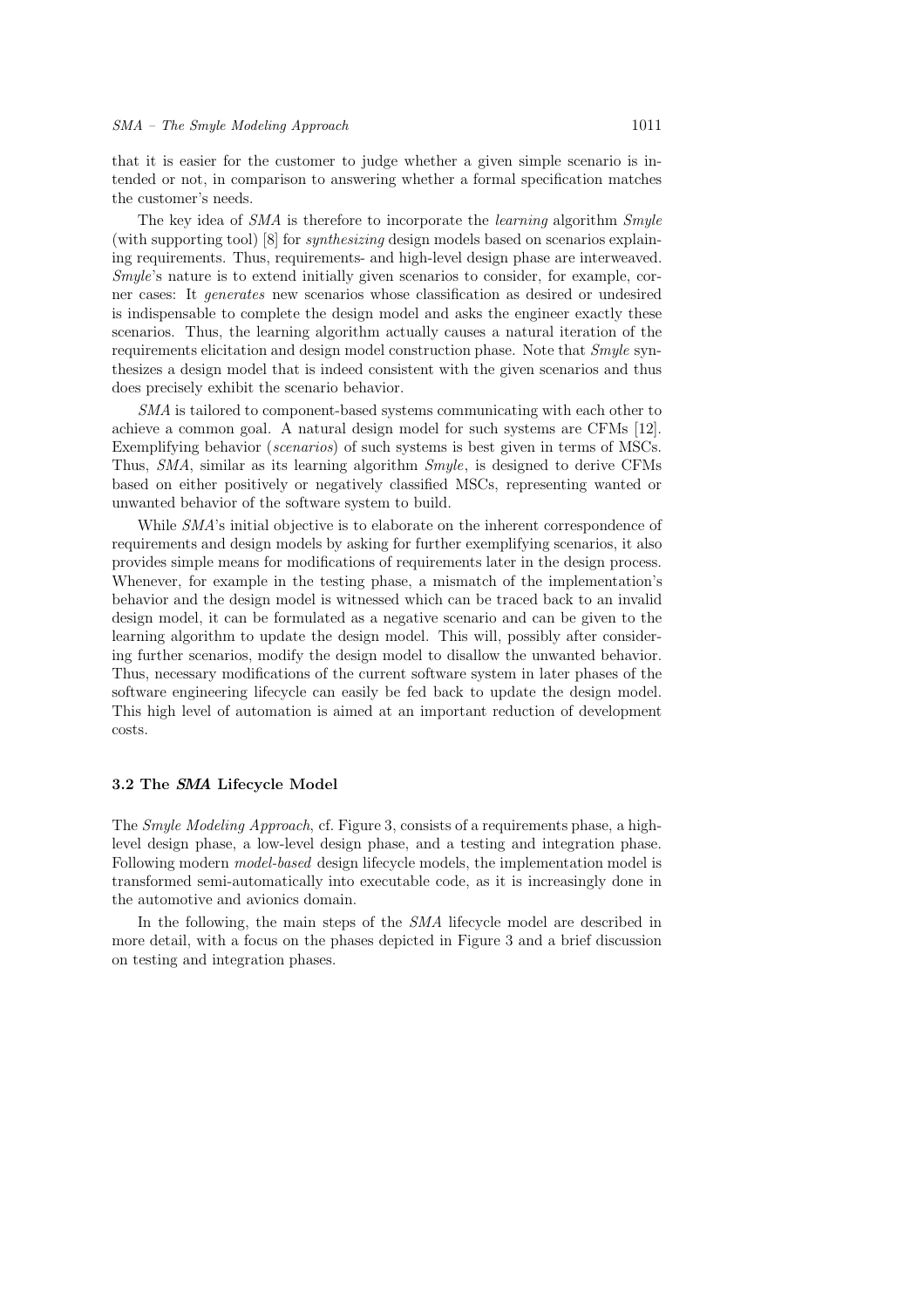

Fig. 3. The Smyle Modeling Approach: SMA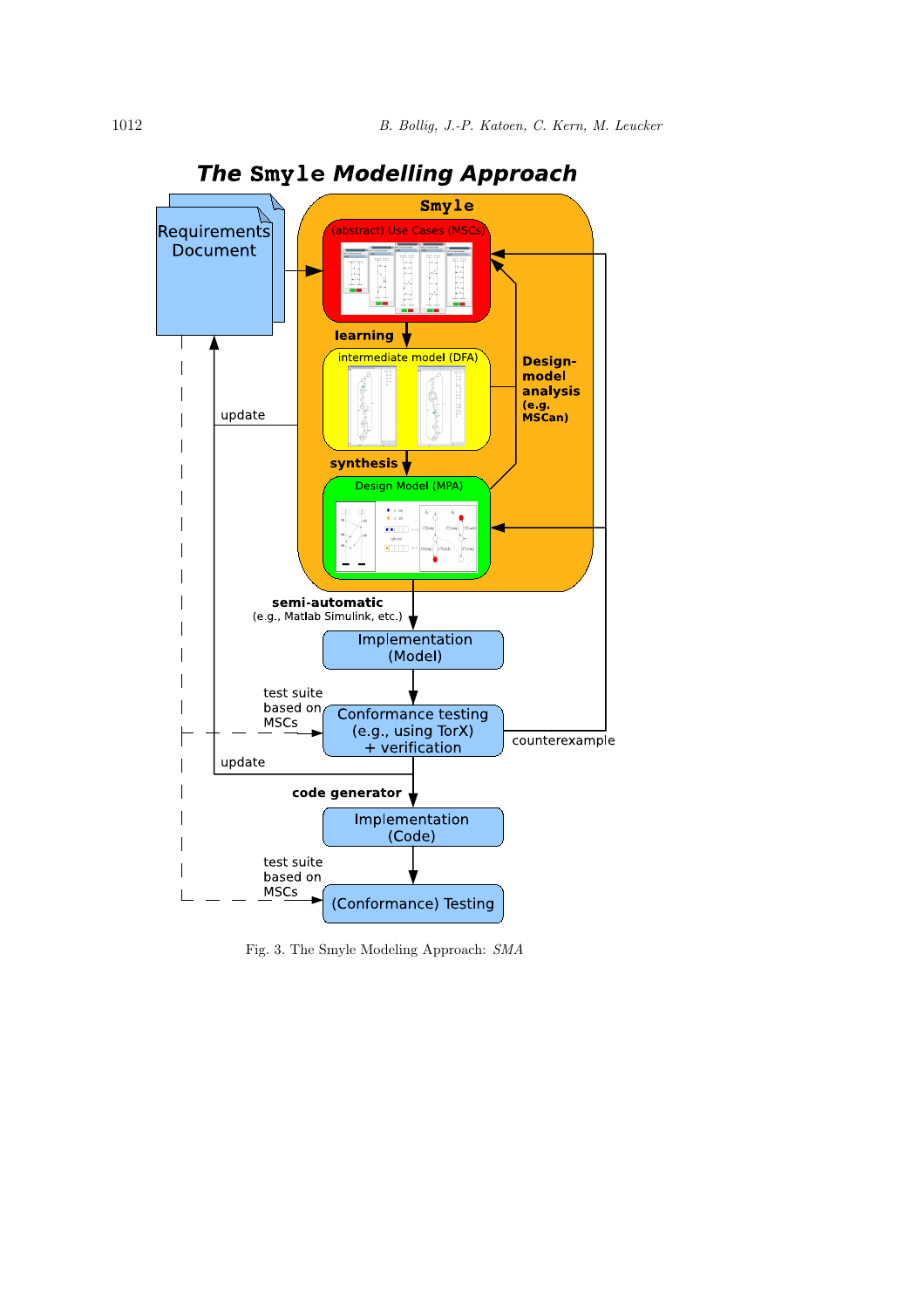## 3.2.1 Derivation of a Design Model

According to Figure 3, the derivation of design models is divided into three steps: The first phase is called *scenario extraction phase*. Based on the usually incomplete system specification the designer has to infer a set of scenarios which will be used as input to *Smyle*. <sup>1</sup> After collecting this initial set of MSCs representing desired and undesired system behavior, the second phase initiates the learning algorithm to learn a system model based on these scenarios.

In the *learning and simulation phase*, the designer and client (referred to as *stakeholders* in the following) will work hand in hand according to the *designing-in-pairs* paradigm. The advantage is that both specific knowledge about requirements (contributed by the customer) and solutions to abstract design questions (contributed by the designer) coalesce into one model. With its progressive nature, *Smyle* attempts to derive a model by interactively presenting new scenarios to the stakeholders which in turn have to classify them as either positive or negative system behavior. Due to the evolution of requirements implied by this categorization the requirements document should automatically be updated incorporating the new MSCs. Additionally, the most important scenarios are to be user-annotated with the reason for the particular classification to complement the documentation. When the internal model is complete and consistent with regard to the scenarios classified by the stakeholders, the learning procedure halts and *Smyle* presents a frame for simulating and analyzing the current system. In this dedicated simulation component – depicted in Figure 5 a) and c) – the designer and customer pursue their designing-in-pairs task and try to obtain a first impression on the system to be by executing events and monitoring the resulting system behavior depicted as an MSC. In case missing requirements are detected the simulator can extract a set of counterexample MSCs which should again be augmented by the stakeholders to complete documentation. These MSCs are then introduced to *Smyle* whereupon the learning procedure continues until reaching the next consistent automaton.

The designer then advances to the *synthesis and analysis phase* where a distributed model (a CFM) is synthesized in an automated way. To get diagnostic feedback as soon as possible in the software engineering lifecycle, a subsequent analysis phase asks for an intensive analysis of the current design model. Consulting model-checking-like tools<sup>2</sup> as *MSCan* [9] which are designed for checking dedicated properties of communicating systems might lead to additional knowledge about the current model and its implementability. With *MSCan* the designer is able to check for potential deficiencies of the forthcoming implementation, like *non-local choice* or *non-regularity* [6, 24], i.e., process divergence. The counterexamples generated by *MSCan* are again MSCs and as such can be smoothly fed back to the learning

<sup>1</sup> It is worthwhile to study the results from [27] in this context, which allow to infer MSCs from requirements documents by means of natural language processing tools, potentially yielding (premature) initial behavior.

<sup>2</sup> Note that currently there are no general purpose model checkers for CFMs available.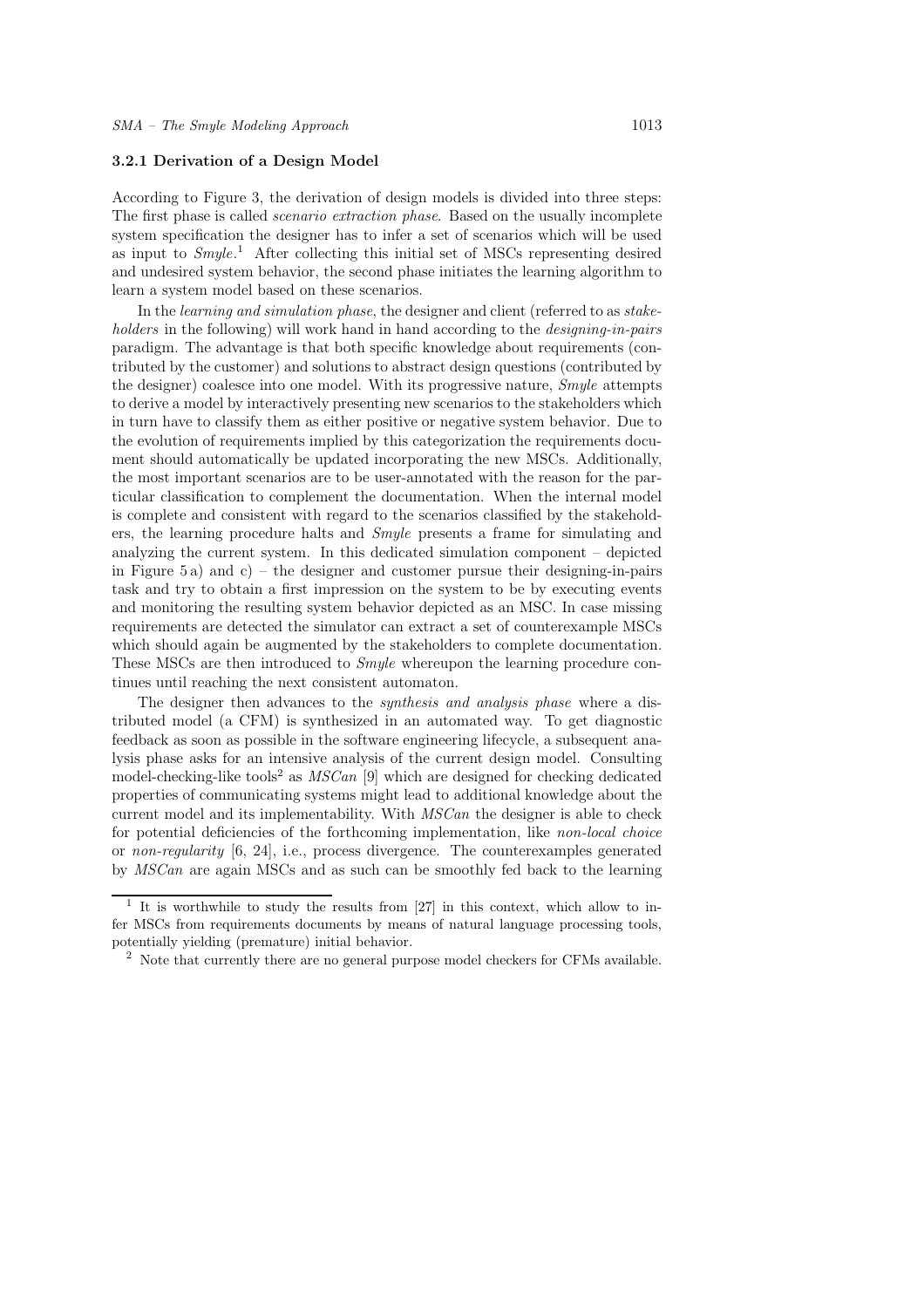phase. Instead of employing tools, the engineer could of course also try to alter the distributed model itself. Nevertheless, this is not encouraged as it obviously violates and breaks the learning-based lifecycle and conceals the danger of accidentally adding or deleting system behavior because distributed systems are easily misunderstood.

If the customer and designer are satisfied with the result the client's presence is not required any more and their direct collaboration terminates. Note that the design model obtained at this stage may also serve for a legal contract describing the system to be built.

Enhancing the learning process. While it is hard to come up with a universally valid specification right in the beginning of the design phase, typical *patterns* of clearly allowed of disallowed MSCs are usually observed during the learning phase. In this case, the logic PDL (cf. Section 2.4) can be applied to decrease the number of MSCs to classify, for reducing the designer's efforts. If the desirable or undesirable properties obey a certain structure these so-called *patterns*, representing temporallogic properties, should be expressed in PDL directly or marked – as in Figure 6 – within an MSC featuring this behavior. In case patterns were marked in the MSCs they will automatically be transformed into PDL formulas. Afterwards, they have to be categorized as either positive or negative, as in the case of classifying MSCs. An unclassified MSC has to fulfill all positive patterns and must not fulfill any negative pattern in order to be passed to the designer. In case any positive pattern is not fulfilled or any negative pattern is fulfilled the scenario can be classified as negative without user interaction. Roughly speaking: *employing a set of formulas in the learning procedure will further ease the designers task* because she has to classify less scenarios.

#### 3.2.2 Transformation to an Implementation Model

The output of the design model derivation phase is an abstract model of the communication behavior. It completely and correctly describes the communication structure but lacks any further functional behavior. Let us, for example, consider a web server. The model of the communication behavior of this application is learned using our tool *Smyle*. The model abstractly describes all interactions of the web server with a client (e.g., the login to a password-protected web site, or the exchange of documents). Functionality like how to check a password or how to access documents on the disk is not given. The engineer's task now is to manually or semi-automatically transform the design model into an implementation model. Of course, as no software lifecycle can claim to be a universal remedy, *SMA* also requires manual effort and human ingenuity.

For this purpose the *SMA* proposes to employ a tool suite like *Matlab, Simulink, and Stateflow*. *Stateflow diagrams*, for example, allow on one hand to express communication of different entities like CFMs, but do moreover allow to express detailed functional behavior. Thus, the CFMs learned (as artifact of the design phase) may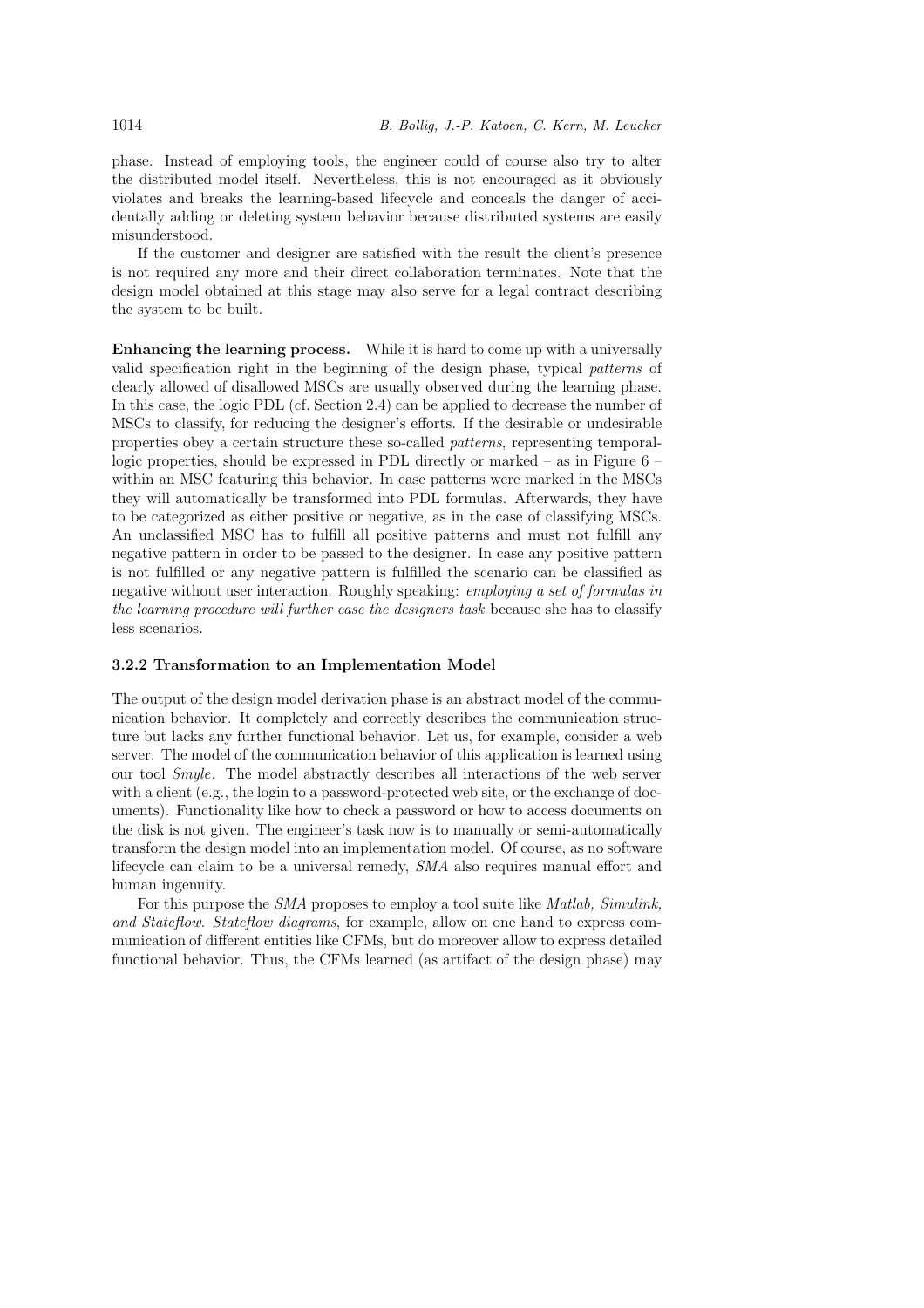be refined to implementation models. Thanks to automatic code generators, such implementation models may automatically be translated into executable code.

Another possibility is to employ the approach described in Balarin et al. [4] where C code is synthesized from *cooperating finite-state machines* (CFSMs), a communicating automaton model related to the CFM model used in this article. The manual effort in this case consists in transforming the CFM as an artifact of our learning process into a CFSM as input for the synthesis process by Balarin et al. As the authors state, this method is only applicable to a restricted class of embedded systems for which features like loop bounds, which are determined at runtime, recursion, etc., must not be used. As these limitations are rather severe, this method can, in general, not be applied to all kinds of embedded software. Note that Balarin et al. use CFSMs as high-level representation and input to their synthesis method. The authors, however, do not state how to obtain these communicating automata. Thus, the *SMA* approach could be of interest for their setting, too, because it would allow for correct CFM derivation.

To sum up: depending on the complexity and requirements of the system to be either of the above procedures should be performed in order to evolve to the next phase of the software development cycle.

## 3.2.3 Conformance Testing

As early as possible the implementation model should be tested before being transformed into real code to lower the risk of severe design errors and supplementary costs. *SMA* suggests conformance testing as the next phase of the development lifecycle.

In general, conformance testing means to check the conformance of given standards with regard to the implementation model or implementation. Here, we consider the requirements document and the design model as the standard that an implementation should conform to.

Now, it is important to consider to which extent the implementation model has been generated automatically from the design model. Clearly, any test comparing the design model and the implementation model on automatically transformed parts is mainly suited for showing errors in the transformation rules. Whenever the implementation model is encoded manually, however, conformance testing becomes essential.

On this level of abstraction we want to perform our tests with respect to the implementation model. To this end, we can almost directly use the MSCs drawn from the requirements document augmented by the MSCs that were classified during the learning phase and apply them to the implementation.

Moreover, *SMA* suggests *model-based testing* [13] as an important building block of the conformance testing phase, as it allows for a cost-efficient testing process because the generation of tests as well as the test execution phase can be automated to a large extent. Model-based testing contains the following steps: first an abstract model of the system has to be derived. In our context this model is inferred in the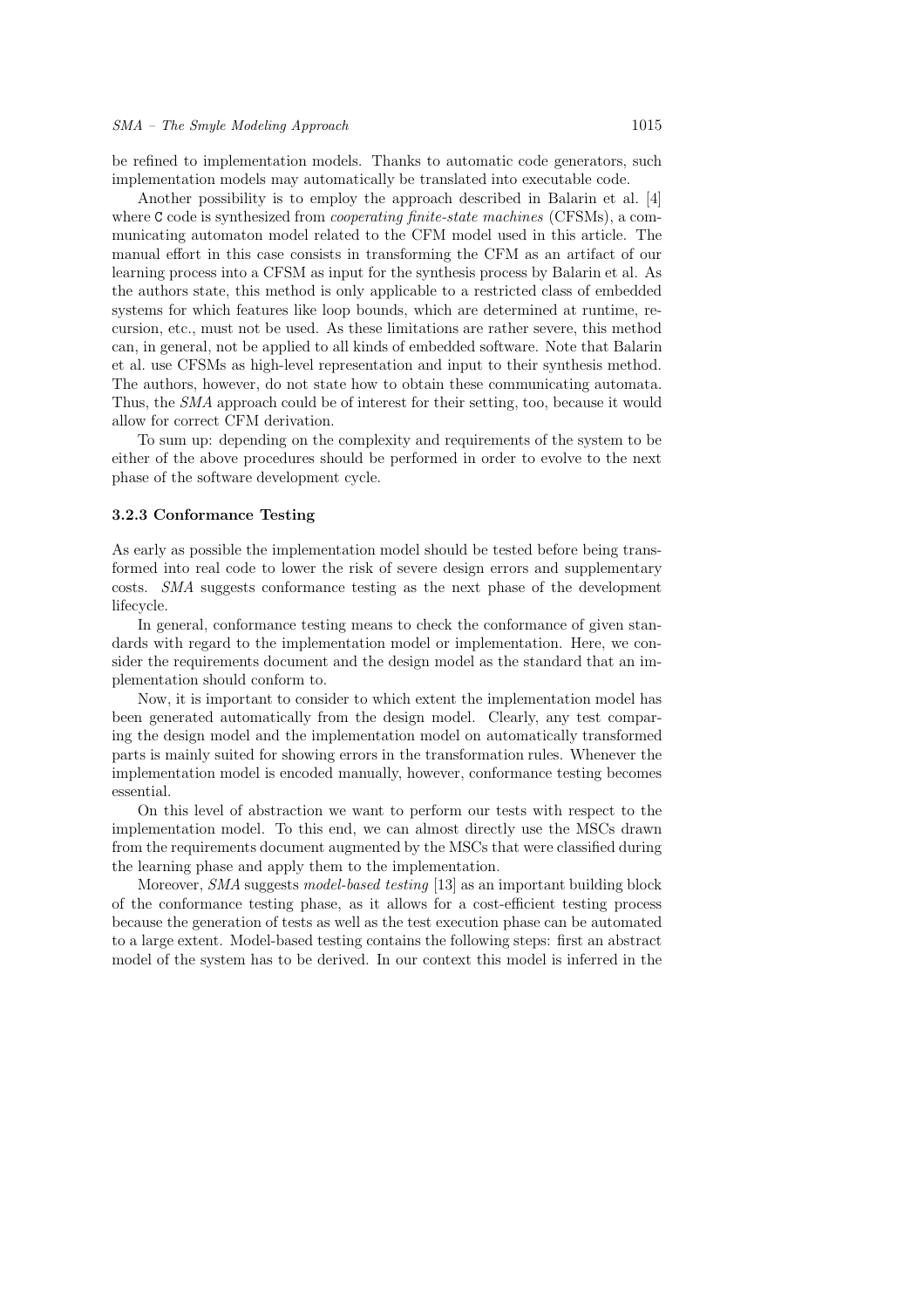learning phase yielding an abstract model of the specification. From this abstract model we can then, in a second step, generate (abstract) test cases and finally in the third step test the (partially) manually coded implementation model.

As mentioned before, testing based on the MSCs used for learning and further ones derived from the design model using model-based testing techniques is essential whenever the implementation model is derived manually. When the communication part of the implementation model is *correctly* generated automatically, it does not have to be tested. This is because usually we assume that the user classifies MSCs correctly, and code generators generate correct output.

Nevertheless, the implementation model contains many more details in comparison to the design model. More specifically, it contains the functional behavior in detail and it is important that this functional behavior is tested. To this end, the MSCs taken from the requirements document or generated by model-based testing techniques from the design model should be refined to the level of detail to allow to check also for functional correctness. In other words, also in the case of (correctly) generated communication skeletons for the implementation model, the generation of MSCs from the design model is a valuable task, when these MSCs are (semi-automatically) refined to the level of detail of the implementation model and enriched by correctness information.

The conformance testing phase can be summarized as follows. We want to detect the bugs employing conformance testing using as a natural test suite (i.e., a set of tests) the MSCs from the requirements document, i.e., the MSCs originally contained in this document, augmented by the MSCs that were classified during the learning phase and by further ones generated from the design model using modelbased testing techniques.

If, on one hand, the designer detects a communication failure during the testing phase, counterexamples in form of abstract system run and, thus, MSCs are automatically generated, and again the requirements document is updated accordingly, enclosing the new scenarios and their corresponding requirements derived by the designer. At last, the generated scenarios are introduced into *Smyle* to derive the next model.

On the other hand, the considered test cases may also be used to check the expected functional behavior to assure correctness before switching to the next phase.

In practice, model-based testing has been implemented in several software tools and has demonstrated its power in various case studies [14, 13]. For the testing phase, the *SMA* recommends tools like *TorX* or *TGV* [5].

## 3.2.4 Synthesis of Code, Testing, and Maintenance

Having converged to a final, consistent implementation model, a code generator is employed for generating code skeletons or even entire code fragments for the distributed system. These fragments then have to be completed by programmers e.g. by code for memory management, file handling, network communication, etc. such that, afterwards, the software can finally be installed at the client's site.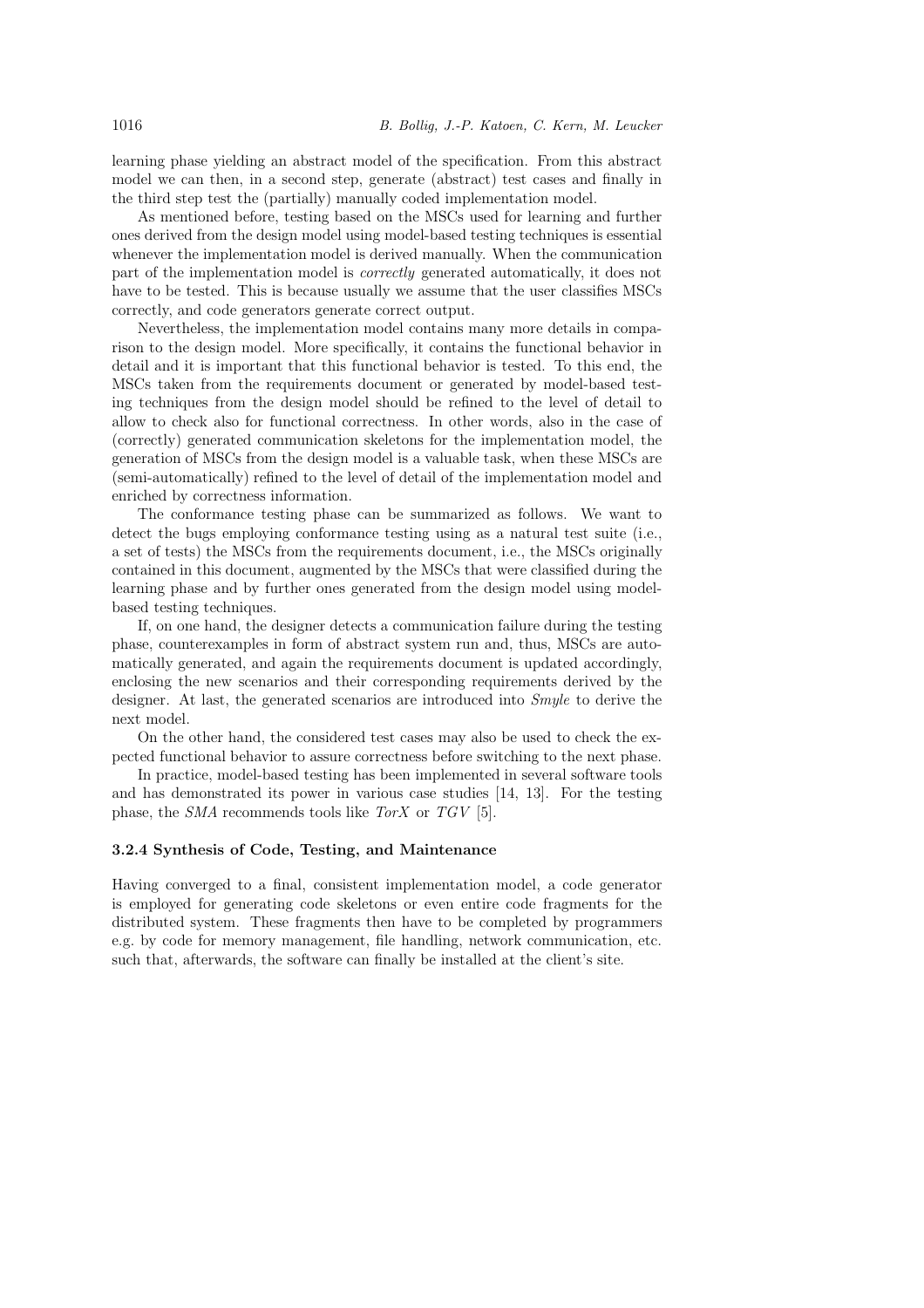As stated in the previous paragraph, as soon as human beings contribute real code to the implementation, conformance testing should be stipulated. As in the current phase the automatically derived code skeletons were augmented by handwritten code, we schedule a second phase of testing. Similar to the last phase, we can use MSCs from the requirements document, or automatically generated ones to perform parts of the tests on an abstract level in order to receive diagnostic feedback. Again, in this phase of the software development also concrete test cases have to be created, for which the abstract tests can serve as templates to implement real test cases.

Concerning the extensibility and maintenance of the system, we obtain the following result: if new requirements arise after some operating time of the system, the old design model can be upgraded by resurrecting the *SMA* on basis of the already classified, or even partially reclassified set of scenarios, learning the new model, synthesizing the new system as explained and, thus, closing the *SMA* lifecycle.

## 3.3 SMA within the Plethora of Software Engineering Lifecycle Models

This section compares the *SMA* to other well-known traditional and modern lifecycle models.

The waterfall- and V-model. As mentioned before, major drawbacks of several traditional models like the waterfall or V-model are:

- 1. All requirements have to be fixed in advance.
- 2. As testing phases are scheduled at the end of the software development process, expensive and time-consuming backwards steps are to be expected.
- 3. Typically, in industrial practice, during the development phase but especially during the maintenance phase only the code is improved but the underlying documents and models are not extended or updated, to avoid overwhelming work. Then, however, significant problems arise if on the basis of the current software a new version needs to be developed.

The *SMA*, however, overcomes the first problem by interactively deriving new scenarios while models evolve towards a final conforming and validated model. The second shortcoming is addressed by intensive simulation and analysis on the design model level before actually synthesizing code. Moreover, using model-based testing techniques to check conformance of the design model and the implementation model, programming errors resulting when completing the partially generated code can be found with a huge degree of automation. The important fact here is that any deficiency encountered can usually be formulated in terms of a (mis-)behavior, expressed as an MSC. In case the misbehavior is due to an invalid design model, it can be documented in the requirements documents as well as fed back to the learning phase to improve the design model. This, on one hand, reduces the probability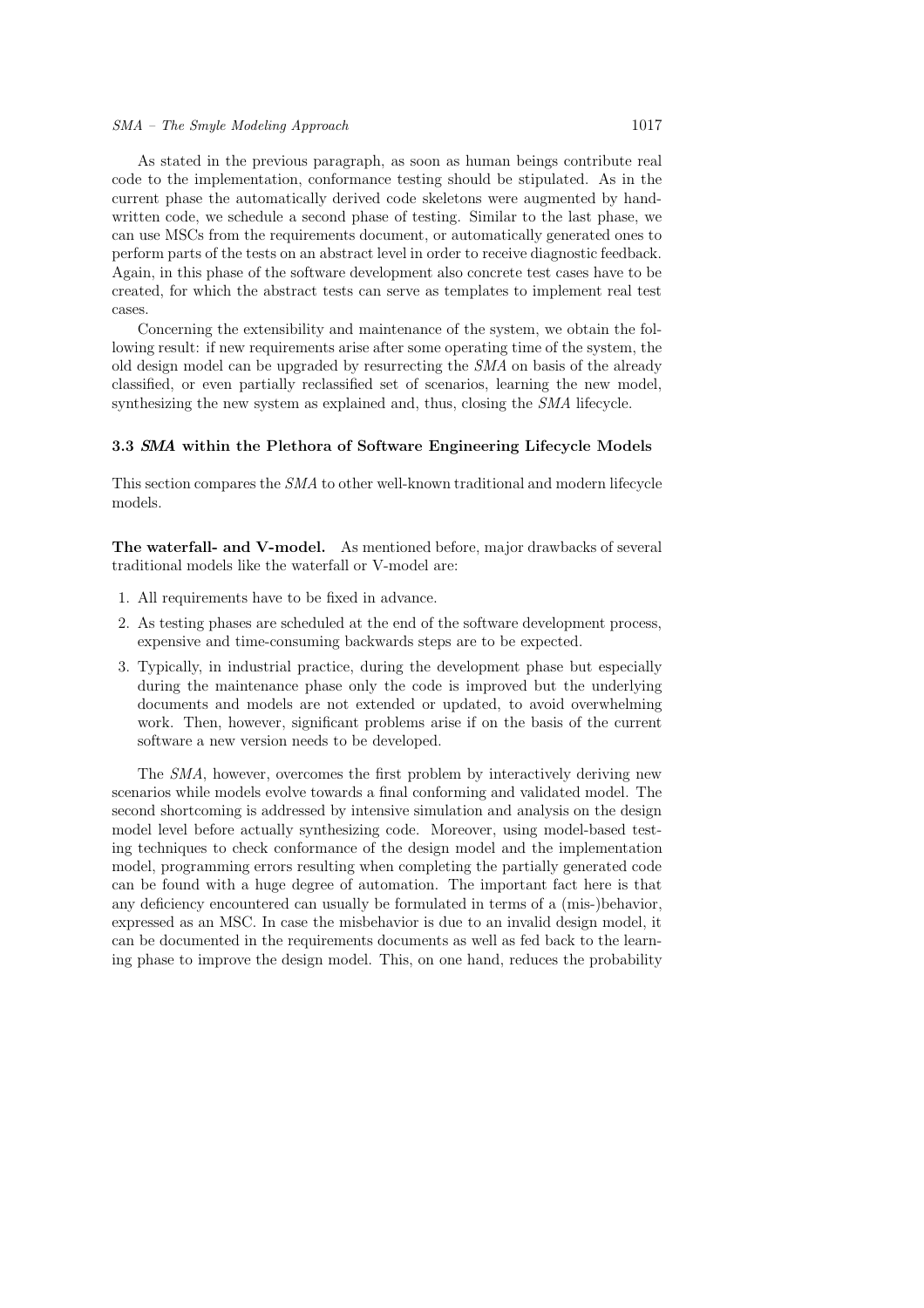of having design or implementation flaws substantially, yet allows to keep requirements and design models up-to-date. Similarly, during the maintenance phase, the modified behavior of the software system can be expressed by adding new MSCs or reclassifying previously classified MSCs to update the design model and corresponding design documents, addressing the third shortcoming identified in the waterfall model.

Note that *SMA* coincides with the waterfall model and the V-model on major milestones of these lifecycle models, namely *requirements elicitation*, *design-model elaboration*, *implementation*, *testing* and *maintenance*.

The spiral model. One of the first models which overcame the severe problems mentioned above was Boehm's *spiral model* [7, 17, 34]. For large software systems it is usually impossible to fix all requirements in advance. The spiral model therefore supports an iterative development of requirements and system prototypes, employing the following main phases: starting with the detection of goals, alternatives and constraints, an evaluation of the alternatives and risks is performed until reaching a development and testing phase. Each cycle is concluded by the planning of the next iteration. It also allows for development of incremental versions of software resolving the third drawback of the waterfall model.

The *SMA* adapted the *progressive* character of the spiral model but to our opinion has the extra benefit of easing the requirements elicitation and derivation of a design model: only a classification has to be provided. This significantly lowers the engineer's burden to define requirements. Nevertheless, the spiral model aims at developing large-scale projects while the main application area for the *SMA* is to be seen in developing software for embedded systems where the number of communicating entities is fixed a priori.

To benefit from both models one could also integrate the *SMA* partially into the spiral model. Parts of the system are then learned employing the *SMA* and the resulting components can afterwards be integrated in the overall system using the spiral model. In other words, the *SMA* would correspond to one iteration within the spiral model.

Rapid prototyping. *Rapid prototyping* (RP) [17, 34] also resolves the traditional models' deficits of defining all requirements of a system in advance. This kind of software engineering lifecycle is employed for getting deeper insight in the requirements. In several iterations prototypes are generated. The knowledge about requirements and design that is gained throughout these iterations is used as input for improving the prototypes of the next iterations. If a satisfactory prototype was created, it may serve as system specification and the software development is continued by an iterative lifecycle model (e.g., using the waterfall model) to build the final system. Note that analysis and testing phases can early be integrated into the process. This results in early feedback and, hence, less problems in later phases that would cause expensive redesign.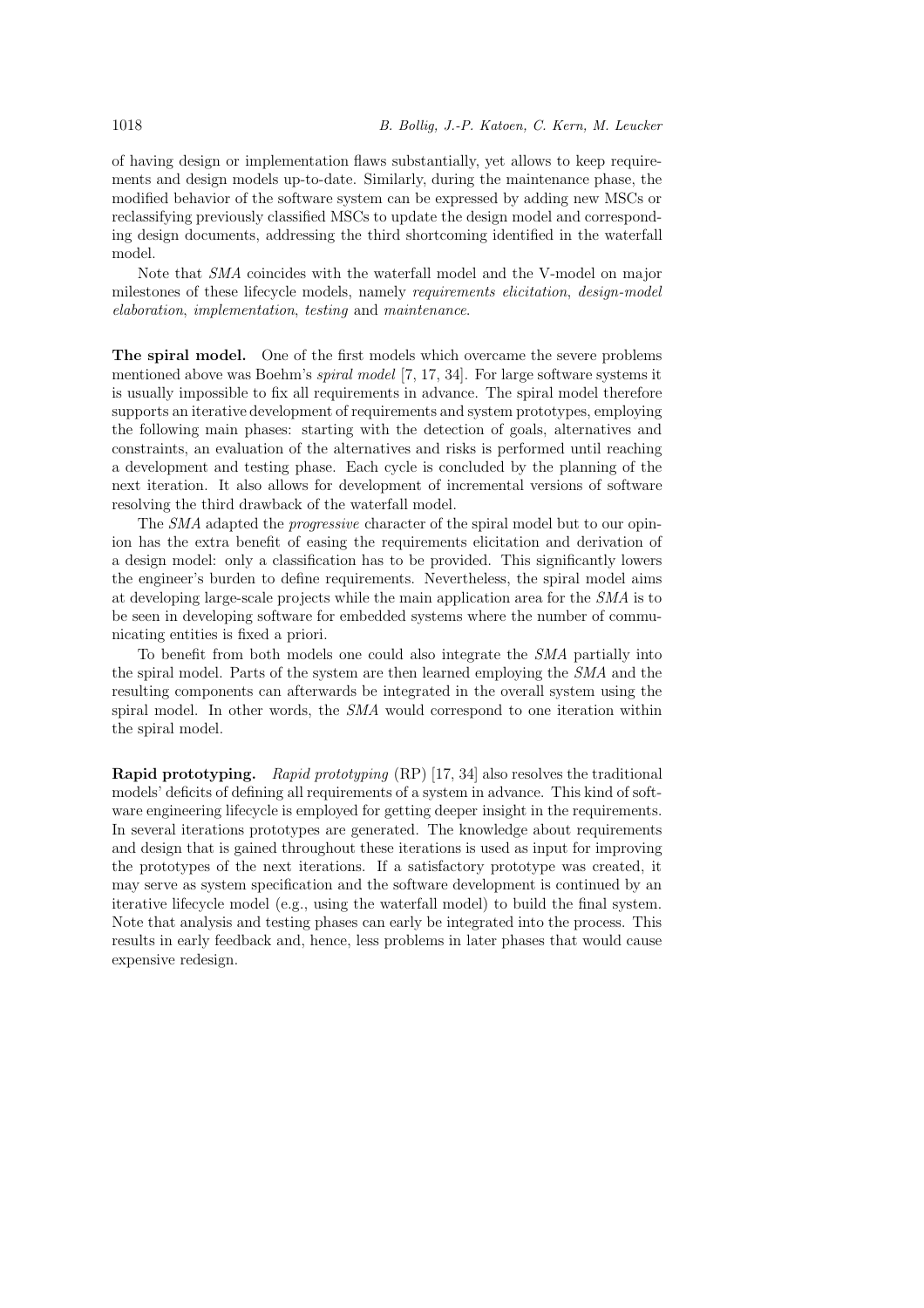#### SMA – The Smyle Modeling Approach 1019

In software engineering several kinds of prototyping are distinguished. Our lifecycle model very much resembles the *evolutionary prototyping* approach where a prototype is refined in several iterations and in each iteration the knowledge acquired during the previous iterations is used to enhance the current prototype. However, as learning is based on exemplifying behavior that is expected to be documented within the learning process, the *SMA* does not suffer from the disadvantage of not having a formal requirements document, which is usually the case in RP, as due to time and financial constraints, the effort on such a document is often stinted.

Moreover, bridging the gap from requirements to a design model – that apparently exists in rapid prototyping as well as in most software engineering lifecycle models – is a highly creative task that involve requirements as well as design engineers with expensive expertise. The *SMA*, however, is not necessarily dependent on highly experienced design personnel but rather on requirements of engineers with domain knowledge because, as mentioned before, design questions are to a great extent solved automatically by the learning algorithm.

Agile models. Agile models [2] are a popular approach to iterative software development where the main focus is changed from creating documents at the end of each phase as in traditional software engineering to immediate interaction of human beings. Due to short development cycles the model stays highly adaptive to changes in requirements.

*SMA* exhibits both the direct communication with the customer while inferring the design model and the automatic creation of formal documentation, i.e., the iterative update of the requirements document. An example agile model that resembles the *SMA* in a certain way is the so-called *extreme programming model*. Extreme programming uses so-called *user stories* (i.e., scenarios). In each iteration some of these user stories are planned for implementation and, as in the *SMA*, an early integration of testing is provided. After the test case creation phase a loop of implementing, integrating and testing is performed until converging to a release. This in turn can be analyzed again to gather new user stories closing the cycle to the next iteration. Similar to the *SMA*, regular and early testing phases are stipulated. Design and implementation flaws are detected early, allowing for substantial cost reduction and considerably shorter time-to-market phases. The designing and programming-in-pairs paradigm supported by both approaches is less error-prone and thus another risk-reduction technique which lowers costs of possible redesign or reimplementation.

### 4 SMA BY EXAMPLE

Mainly for illustration, we apply the *SMA* on a concrete yet simple example. More specifically, our goal is to derive a model for the well-known *Alternating Bit Protocol* (ABP). Along the lines of [28, 35], we start with a short requirements description in natural language. Examining this description, we will identify the participating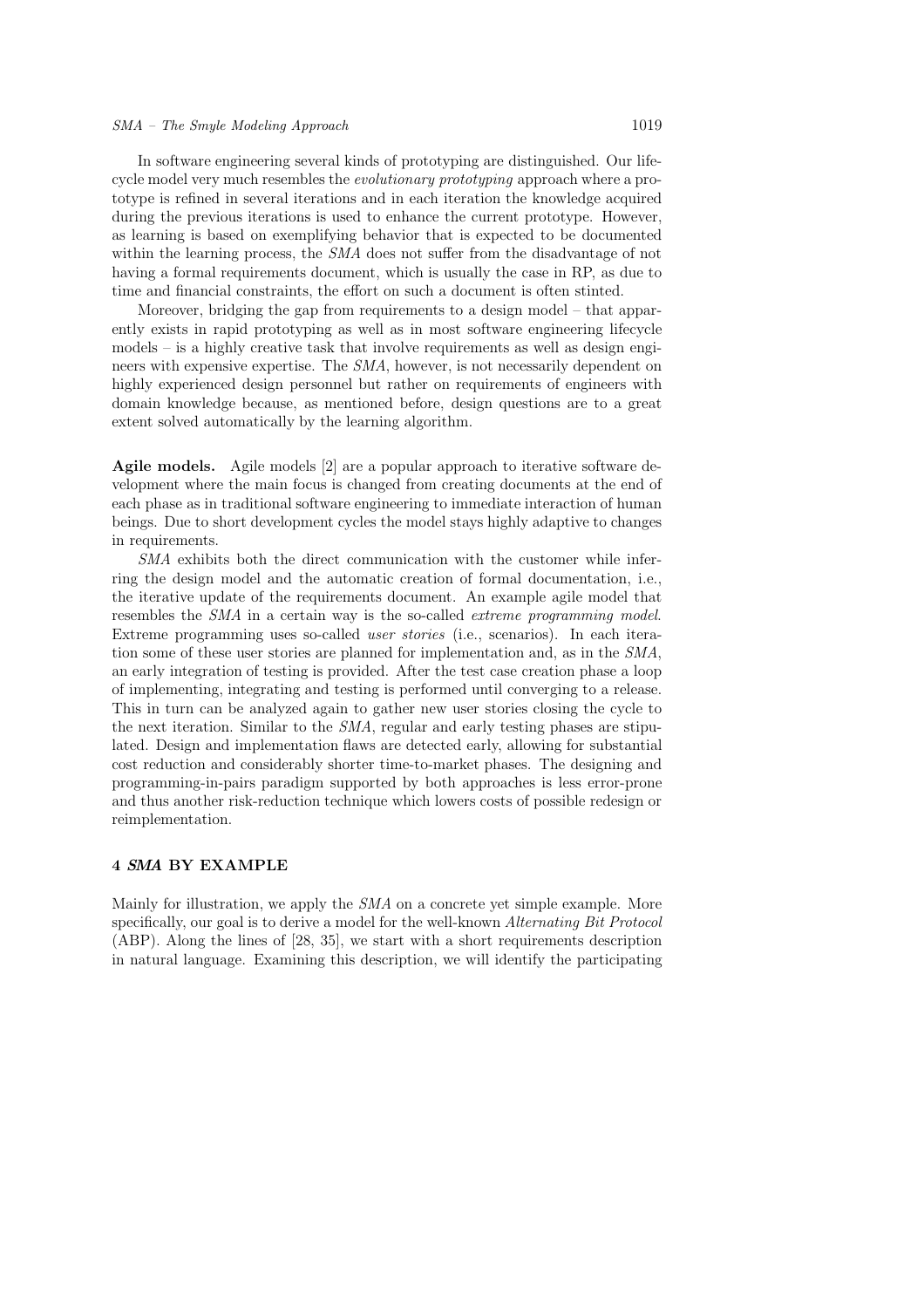processes and formulate some initial MSCs exemplifying the behavior of the protocol. These MSCs will be used as input for *Smyle* which in turn will ask us to classify further MSCs, before deriving a first model of the protocol. Eventually, we come up with a design model for the ABP matching the model from [35]. However, we refrain from implementing and maintaining the example, due to resource constrains.

Problem description. The main aim of the ABP is to assure the reliability of data transmission initiated by a *producer* through an *unreliable* FIFO (first-in-firstout) channel to a *consumer*. Here, unreliable means that data can be corrupted during transmission. We suppose, however, that the consumer is capable of detecting such corrupted messages. Additionally, there is a channel from the consumer to the producer, which, however, is assumed to be reliable. The protocol now works as follows: initially a bit b is set to 0. The *producer* keeps sending the value of b until it receives an acknowledgment message a from the consumer. This affirmation message is sent some time after a message of the producer containing the message content b is obtained. After receiving such an acknowledgment, the producer inverts the value of b and starts sending the new value until the next affirmation message is received at the producer. The communication can terminate after any acknowledgment a that was received at the producer side.

Applying the SMA. According to *SMA*, we first start with identifying the participating processes in this protocol: the *producer* p and the *consumer* c.

Next, we turn towards the *scenario extraction phase* and have to come up with a set of initial scenarios. Following the problem description, we first derive the MSC shown in Figure 4 a). It describes that indeed  $p$  sends first 0, gets an acknowledgement from c, then sends 1, and finally gets a further acknowledgement.

Let us now consider the behavior caused by the non-reliability of the channel. We could imagine that  $p$  sends a message 0 but, due to channel latency, does not receive a confirmation within a certain time bound and thus sends a second 0 while the first one is already being acknowledged by c. This yields the MSC in Figure 4 b).



Fig. 4. The initial input scenarios for Smyle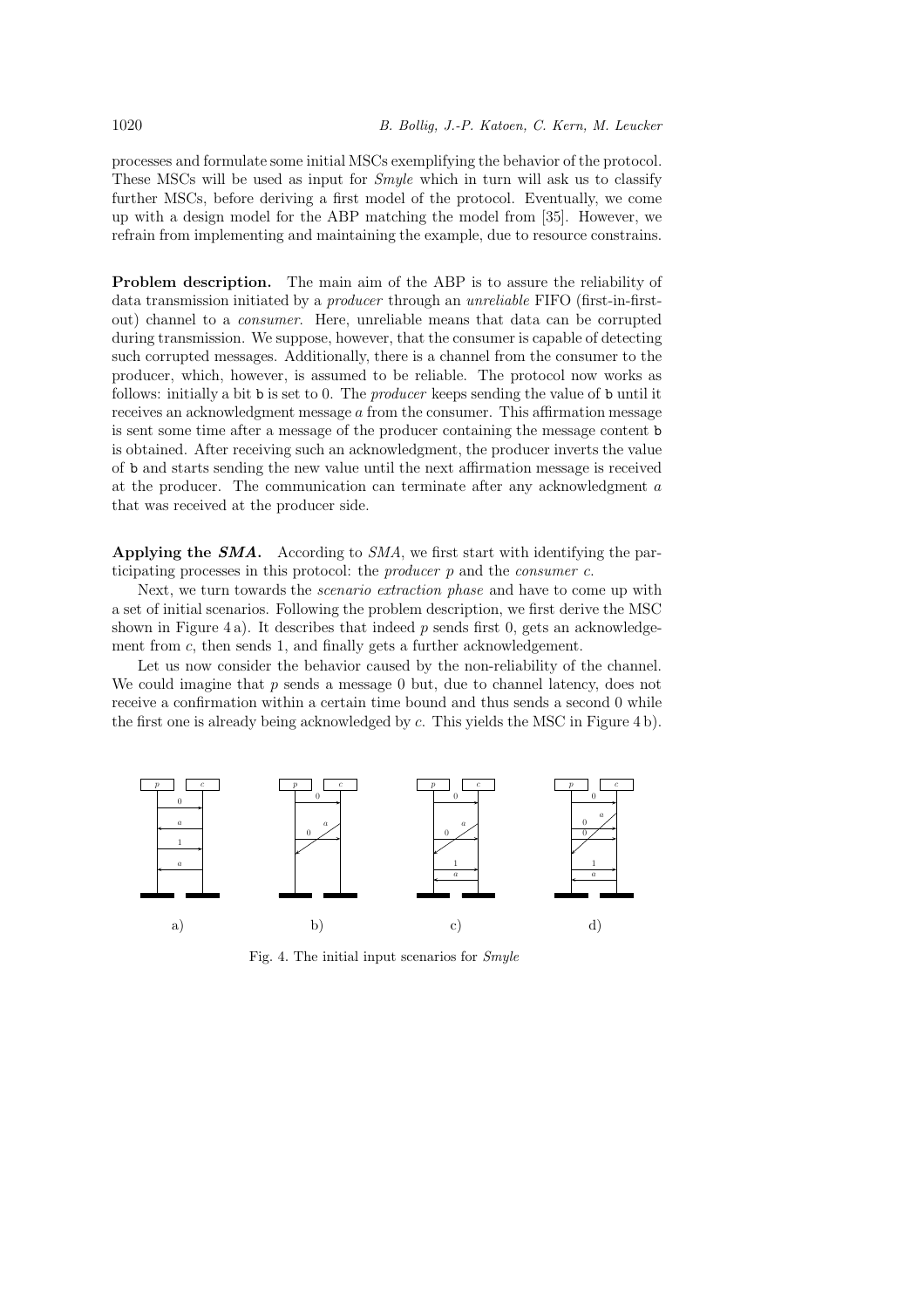#### $SMA - The \; Smyle \; Modeling \; Approach \; 1021$

The problem description tells us: *after each acknowledgment the bit* b *is inverted*. Thus, the previous scenario is extended by a second phase where  $b = 1$  is sent and directly acknowledged, shown in Figure 4c). To exemplify that, on the producer's side, more than one message can be corrupted, we derive a scenario that amplifies the previous one: We add one more message with content  $b = 0$  to the first phase of scenario c) yielding the scenario from Figure 4 d).

We start the learning phase and feed the charts to *Smyle*, proceeding to the second step in the design phase. Within this learning phase, *Smyle* asks us to classify further 44 scenarios – most of which we are easily able to negate – before providing a first hypothesis of the design model.

Now the simulation phase is activated (cf. Figure 5 a)), where we can test the current model. We execute several events as shown in the right part of Figure 5 a) and review the model's behavior. We come across an execution where after an initial phase of sending a 0 and receiving the corresponding affirmation we expect to observe a similar behavior as in Figure 4 b) (but now containing the message content  $b = 1$ ). According to the problem description this is a feasible protocol execution but is not contained in our system yet. Thus, we encountered a missing scenario. Therefore, instead of proceeding to the *synthesis and analysis* phase, we enter the *scenario extraction phase* again, formulate the missing scenario (cf. Figure 5 b)), and input it into *Smyle* as a counterexample to the current model.



Fig. 5. Smyle's simulation window: a) intermediate internal model with missing behavior b) missing scenario c) final internal model

As before, *Smyle* presents further MSCs that we have to classify: Among others, we are confronted with MSCs that (1) do not end with an acknowledgment (cf. Figure 6 a)) and with MSCs that (2) have two subsequent acknowledgment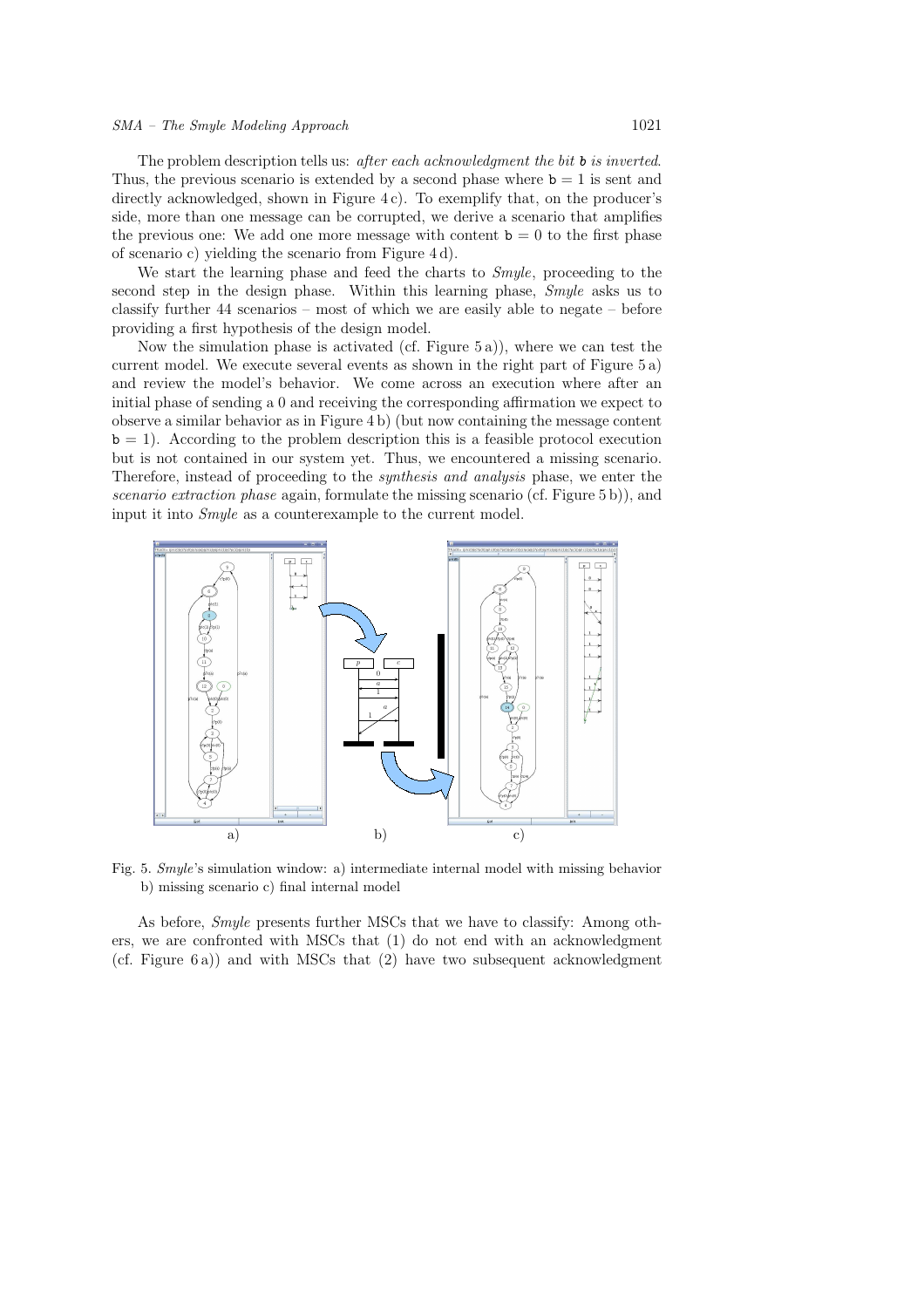events (cf. Figure  $6 c)$ ). Both kinds of behavior are not allowed according to the problem description. We identify a pattern in each of these MSCs, by marking the parts of the MSCs as shown in Figure 6 a) and c), yielding internally PDL formulas representing these patterns:

- (1) **E**(procmax  $\land$   $p?c(a)$ )
- (2)  $\mathbf{A}(\sqsubset p?c(a); \mathsf{proc}; p?c(a) + c!p(a); \mathsf{proc}; c!p(a) \sqsupset \mathbf{false})$



Fig. 6. Patterns for (un)desired behavior

Instead of visually annotating MSCs, the formulas can also be directly entered via a dedicated formula editor. To tell *Smyle* to abolish all MSCs fulfilling the patterns we mark them as unwanted behavior. Thus, the MSCs from Figure 6 b) and d) are automatically classified as negative later on. In addition, we reflect these patterns in the requirements documents by adding, for example, the explanation that *every message exchange has to end with an acknowledgment* and its formal specification (1). With the help of these two patterns, we continue our learning effort and end with the next hypothesis after a total of 55 user queries. Note that without adding these patterns, we would have needed 70 user queries. Moreover, identifying three more obvious patterns at the beginning of the learning process, we could have managed to infer the correct design model with only 12 user queries in total. Of course one can argue that this is a high number of scenarios to classify but this is the price one has to pay for getting an exact system and not an approximation (that indeed can be arbitrarily inaccurate) as in related approaches.

At the end of the second iteration through the learning phase we presented the simulation frame (Figure 5 c)) again. An intensive simulation does not give any evidence of wrong behavior. Thus, we enter the analysis phase to check the model with respect to further properties. For example, we check whether the resulting system can be implemented fixing a maximum channel capacity in advance. *MSCan* tells us that the system does not fulfill this property. Therefore we need to add a (fair) scheduler to make the protocol work in practice. According to Theorem 1 a CFM is constructed which exactly is the one from Figure 2.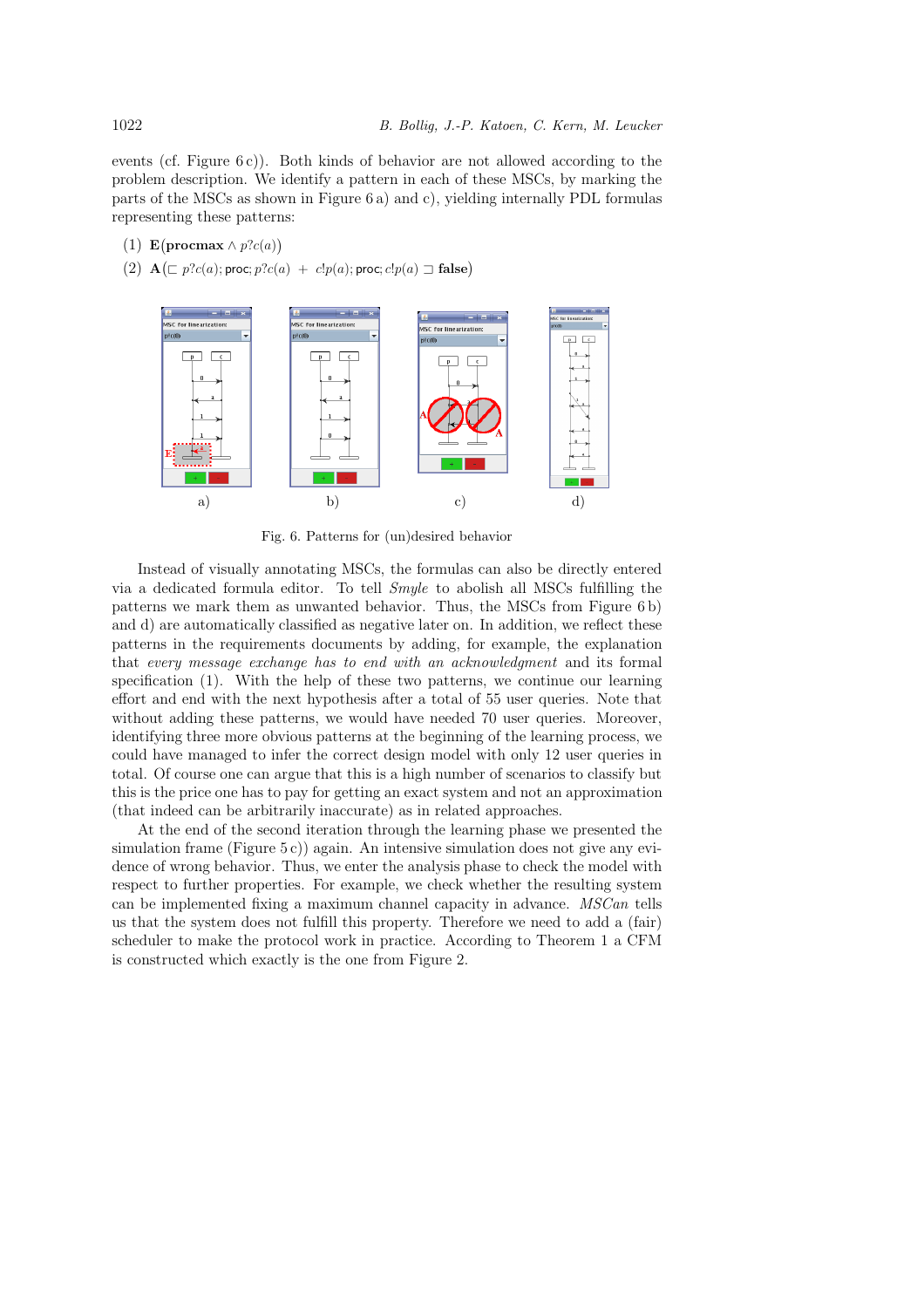## 5 SMA IN AN INDUSTRIAL CASE STUDY

This section examines a real-world industrial case-study derived within a project with a Bavarian automotive manufacturer. Our task was to derive an initial design model for the problem described below. The main goal of this section is not to present a detailed report of the underlying system and the way the *SMA* was employed but to share insights acquired while inferring the design model using the *SMA*.

Problem description. The case study describes the functionality of the automotive manufacturer's onboard diagnostic service integrated into their high-end product. In case the climate control unit (CCU) of the automobile does not operate as expected a report is sent to the *onboard diagnostic service* which in turn initiates a CCU-self-diagnosis and waits for response to the query. After the reply the driver has to be briefed about the malfunction of the climate control via the car's multi-information-display. The driver is asked to halt at the next gas station where the onboard diagnostic service communicates the problems to the automotive manufacturer's central server. A diagnostic service is downloaded from the server and executed locally on the vehicle's on-board computer. The diagnostic routine locates the faulty component within the CCU and sends the problem report back to the central server. In case of a hardware failure a car garage could be informed and the replacement part could be reordered immediately to keep the CCU's downtime as short as possible. If no hardware failure is detected a software update (if available) is installed and the CCU reset.

Inferring a system model. This section briefly describes the main steps that were necessary to infer a design model for the described use case. Throughout the whole process a project member of our client was present to discuss the requirements with our designer.

First, all the processes involved had to be identified. It was easy to see that *CCU service*, *onboard diagnostic service*, *display*, *driver* and *central server* were the main participating units. Of course there could be a large number of cars trying to contact the server but because *Smyle* can only deal with a bounded number of processes the abstraction to one car was used to establish a proof of concept for this project.

After extracting some positive and negative scenarios (MSCs) from the problem description *Smyle* was started by introducing the collection of scenarios to the tool. These MSCs were used to guide the learning process towards a final design model as described in Section 3.2.

Lessons learned. By applying *SMA* to the given problem we were able to infer a system model in less than one afternoon fulfilling exactly the requirements imposed by our customer.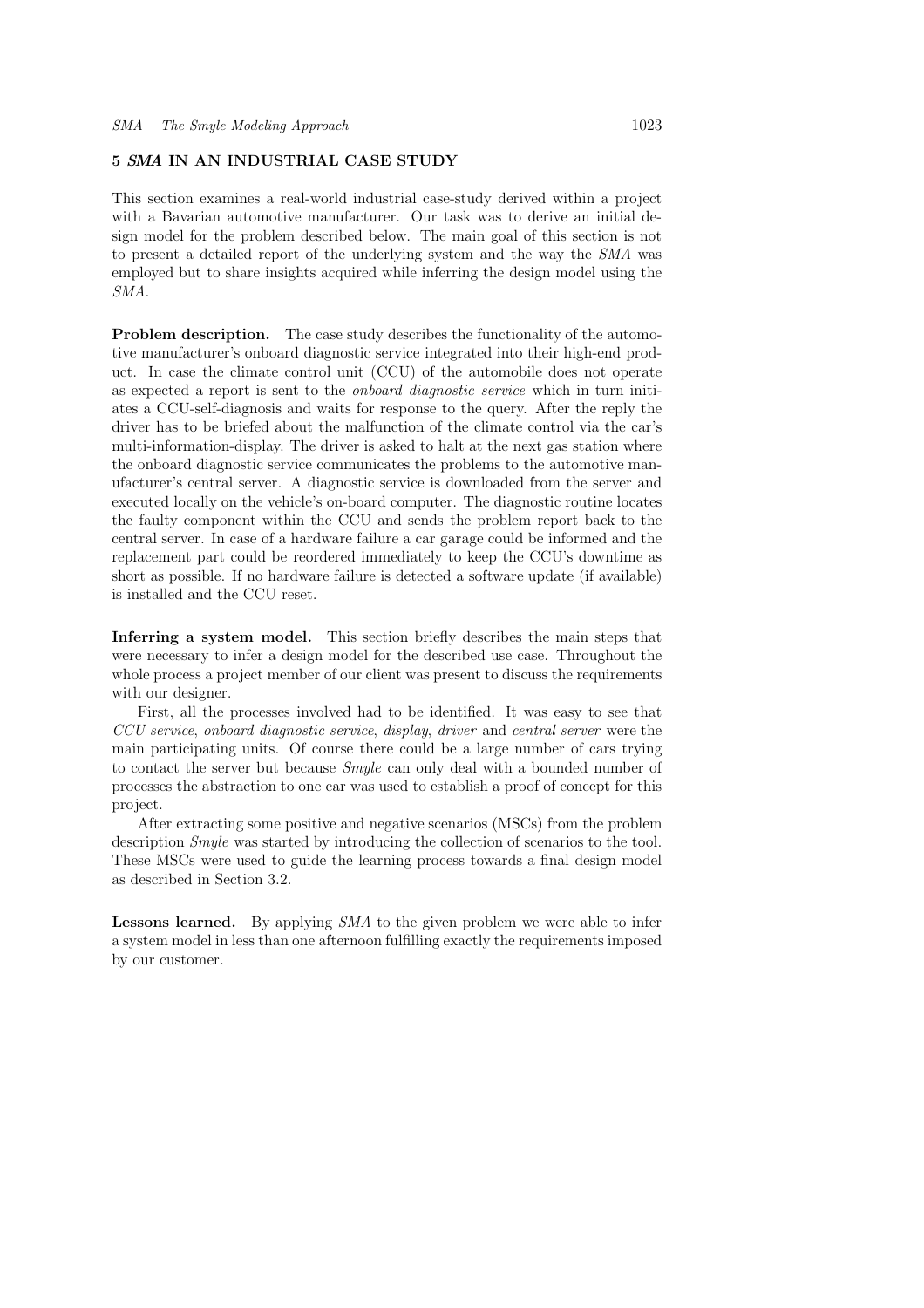Throughout the whole process we applied the designing-in-pairs paradigm to minimize the danger of misunderstandings and resulting system flaws. The early feedback of the simulation and analysis resulted in finding missing system behavior and continuously growing insights – even on our customers site – about the client's needs. The automated scenario derivation of the integrated tool *Smyle* was found to be very helpful for our client. The major gain is that s/he does not have to come up with scenarios by him/herself. Thus, even corner cases (i.e., exceptional scenarios the client did not consider) were covered. As requirements in the *SMA* are accumulated in an iterative process, growing system knowledge could be applied to derive new patterns easing the design task and to obtain increasingly more elaborate design models. Last but not least the *on-the-fly* completion of the requirements document resulted in a complete system description after finishing the design phase. This description could then be used as contract for the final implementation.

Besides all the positive issues we also faced inconveniences using the *SMA*. Finding an initial set of scenarios turned out in some cases to be a difficult task. This could be eased in the future by integrating an approach proposed in [27] where scenarios represented as MSCs are derived from natural language specifications. These could then smoothly be fed to *Smyle*.

When we entered the simulation phase we recognized that the simulation facilities *Smyle* offered were still too rudimentary for larger size systems. For future projects we have to extend the simulator to be able to generate random simulations and test suites for the testing phase and include components for specifying and checking correctness criteria for certain runs through the system.

During the first meeting with our customer an initial version of the *SMA* did not allow for logical formulas; but due to the high amount of user queries (almost 400) we proposed the idea of using PDL which both parties found very promising. Therefore it was integrated into our approach and directly yielded a substantial reduction of user queries (gathering 10 patterns resulted in less than 70 queries).

In general, this case study testified the viability of the *SMA* for inferring a design model for a real-world example.

### 6 CONCLUSION

The *SMA* provides the possibility to gradually develop and refine requirements, naturally supports evolution of requirements, and allows for a rather inexpensive redesign in case anomalous system behavior is detected during analysis, testing, or maintenance. Design questions are solved automatically by the learning algorithm. The engineer only has to classify the presented scenarios, once an appropriate architecture has been fixed. The design phase is complemented by a powerful simulation and analysis phase that allows for detecting design flaws at an early stage. The design, analysis and testing phases are supported by dedicated tool-suites. By applying these tools, design or implementation errors are detected as early as possible causing substantial reduction of costs and the overall expected time-to-market. Also,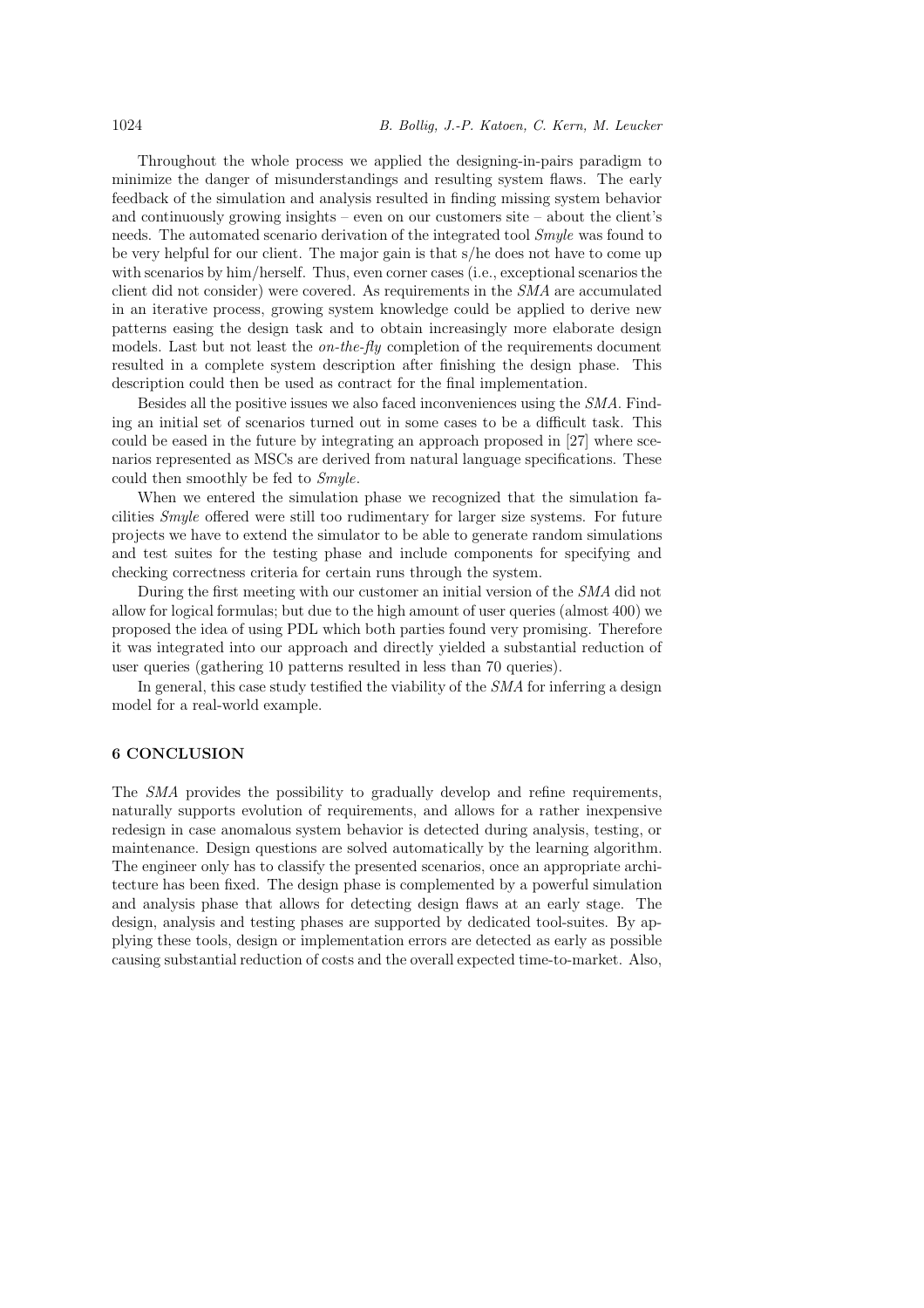the intermediate design models can be used to broaden insights on the system and reduce the probability of missing important system properties in the final implementation. An important feature of the *SMA* which we could also sense while performing the presented case study was that there is no need for mandatory expertise. The *SMA* does not necessarily require highly experienced personnel for inferring a design model as design questions are resolved by the learning algorithm autonomously. The overall distinguishing feature of *SMA* is that later changes of the software product (to be) in the implementation, integration, or the maintenance phase, can easily be incorporated into the design model thanks to the learning approach, by reflecting the changes in terms of scenarios.

So far, the *SMA* is restricted to the development of distributed communicating systems with a bounded number of processes, as it is usually the case when developing embedded systems, for example in the automotive, avionics, or telecommunication domain.

This paper reports on positive practical experiences showing benefits of the suggested methodology, yet leaves detailed empirical studies as future work.

## **REFERENCES**

- [1] Alur, R.—Etessami, K.—Yannakakis, M.: Realizability and Verification of MSC Graphs. TCS, Vol. 331, 2005, No. 1, pp. 97–114.
- [2] Ambler, S. W.—Jeffries, R.: Agile Modeling: Effective Practices for Extreme Programming and the Unified Process. Wiley, 2002.
- [3] Angluin, D.: Learning Regular Sets from Queries and Counterexamples. Inf. Comput., Vol. 75, 1987, No. 2, pp. 87–106.
- [4] Balarin, F.—Chiodo, M.—Giusto, P.—Hsieh, H.—Jurecska, A.— Lavagno, L.—Sangiovanni-Vincentelli, A. L.—Sentovich, E.—Suzuki, K.: Synthesis of Software Programs for Embedded Control Applications. IEEE Transactions on Computer-Aided Design of Integrated Circuits and Systems, Vol. 18, 1999, No. 6, pp. 834–849.
- [5] Belinfante, A.—Frantzen, L.—Schallhart, C.: Tools for Test Case Generation. In: Model-Based Testing of Reactive Systems, pp. 391–438, 2004.
- [6] Ben-Abdallah, H.—Leue, S.: Syntactic Detection of Process Divergence and Non-Local Choice in Message Sequence Charts. In TACAS, Vol. 1217 of LNCS, pp. 259–274, Springer 1997.
- [7] Boehm, B.W.: A Spiral Model of Software Development and Enhancement. IEEE Computer, Vol. 21, 1988, No. 5, pp. 61–72.
- [8] Bollig, B.—Katoen, J. P.—Kern, C.—Leucker, M.: Replaying Play in and Play out: Synthesis of Design Models from Scenarios by Learning. In TACAS, Vol. 4424 of LNCS, pp. 435–450, Springer 2007.
- [9] BOLLIG, B.—KERN, C.—SCHLÜTTER, M.—STOLZ, V.: MSCan: A Tool for Analyzing MSC Specifications. In TACAS, Vol. 3920 of LNCS, pp. 455–458, Springer 2006.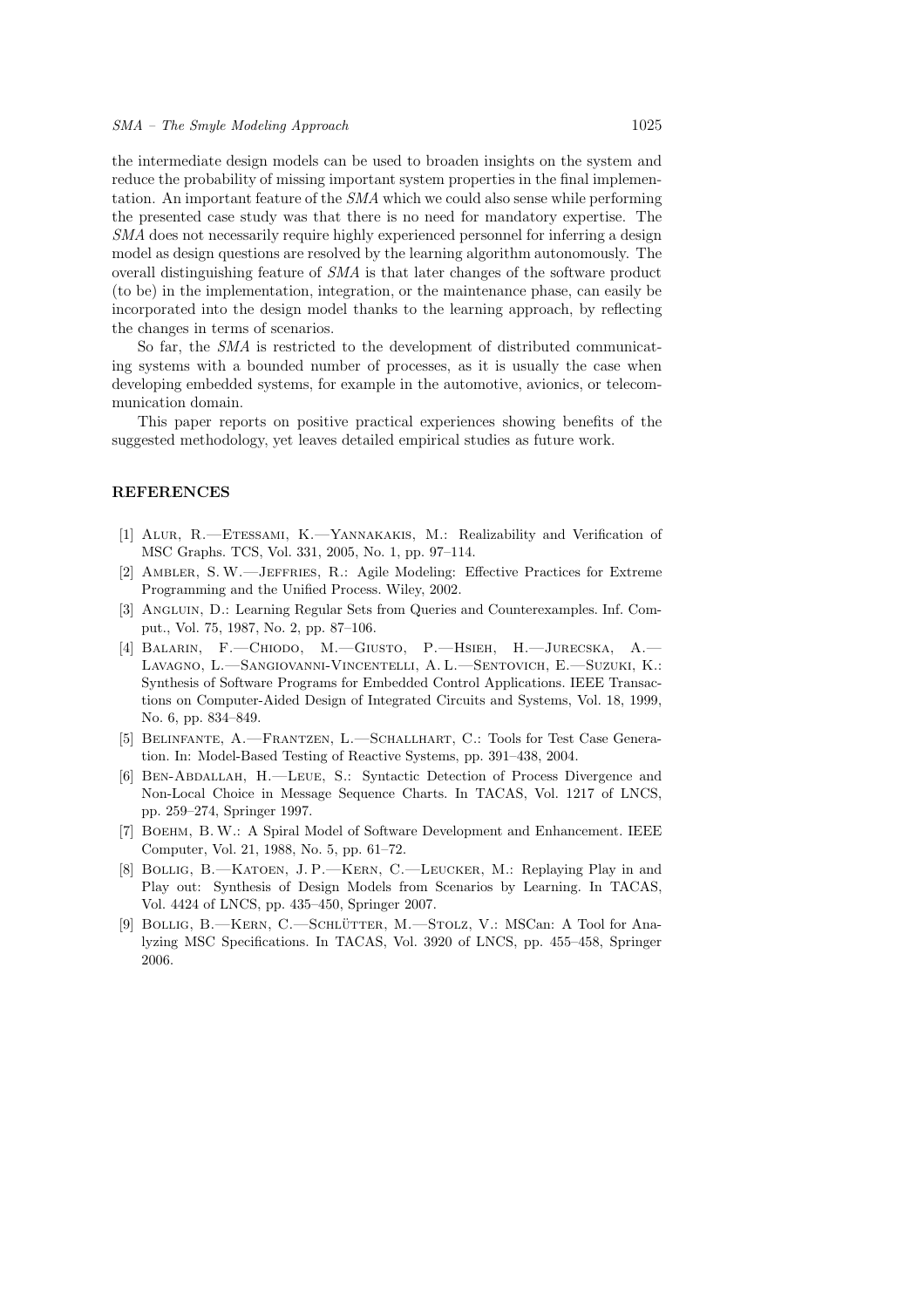- [10] Bollig, B.—Kuske, D.—Meinecke, I.: Propositional Dynamic Logic for Message-Passing Systems. In FSTTCS, Vol. 4855 of LNCS, pp. 303–315, Springer 2007.
- [11] Bontemps, Y.—Heymand, P.—Schobbens, P. Y.: From Live Sequence Charts to State Machines and Back: A Guided Tour. IEEE TSE, Vol. 31, 2005, No. 12, pp. 999–1014.
- [12] Brand, D.—Zafiropulo, P.: On Communicating Finite-State Machines. Journal of the ACM, Vol. 30, 1983, No. 2, pp. 323–342.
- [13] Broy, M.—Jonsson, B.—Katoen, J. P.—Leucker, M.—Pretschner, A. (Eds.): Model-Based Testing of Reactive Systems. Vol. 3472 of LNCS, Springer 2005.
- [14] CRAGGS, I.-SARDIS, M.-HEUILLARD, T.: Agedis Case Studies: Model-Based Testing in Industry. In Eur. Conf. on Model Driven Softw. Eng., pp. 106–117, 2003.
- [15] Damas, C.—Lambeau, B.—Dupont, P.: Generating Annotated Behavior Models from End-User Scenarios. IEEE TSE, Vol. 31, 2005, No. 12, pp. 1056–1073.
- [16] Damm, W.—Harel, D.: LSCs: Breathing Life Into Message Sequence Charts. Formal Methods in System Design, Vol. 19, 2001, No. 1, pp. 45–80.
- [17] Easterbrook, S. M.: Requirements Engineering. Unpublished manuscript available at: http://www.cs.toronto.edu/~sme/papers/2004/FoRE-chapter03-v8. pdf, 2004.
- [18] Fischer, M. J.—Ladner, R. E.: Propositional Dynamic Logic of Regular Programs. J. Comput. System Sci., Vol. 18, 1979, No. 2, pp. 194–211.
- [19] Genest, G.—Kuske, D.—Muscholl, A.: A Kleene Theorem and Model Checking Algorithms for Existentially Bounded Communicating Automata. I & C, Vol. 204, 2006, No. 6, pp. 920–956.
- [20] GHEZZI, C.-JAZAYERI, M.-MANDRIOLI, D.: Fundamentals of Software Engineering. Prentice-Hall, 2nd edition, 2002.
- [21] HAMON, G.—RUSHBY, J. M.: An Operational Semantics for Stateflow. In FASE, Vol. 2984 of LNCS, pp. 229–243, Springer 2004.
- [22] HAREL, D.: Can Programming Be Liberated, Period? Computer, Vol. 41, 2008, No. 1, pp. 28–37.
- [23] HAREL, D. MARELLY, R.: Come, Let's Play. Springer 2003.
- [24] Henriksen, J. G.—Mukund, M.—Kumar, K. N.—Sohoni, M.—Thiagarajan, P. S.: A Theory of Regular MSC Languages. Inf. and Comput., Vol. 202, 2005, No. 1, pp. 1–38.
- [25] Holzmann, G. J.: The Theory and Practice of a Formal Method: Newcore. In IFIP Congress (1), pp. 35–44, 1994.
- [26] ITU-TS Recommendation Z.120 (04/04): Message Sequence Chart, 2004.
- [27] Kof, L.: Scenarios: Identifying Missing Objects and Actions by Means of Computational Linguistics. In  $15<sup>th</sup>$  IEEE RE, pp. 121–130, 2007.
- [28] LYNCH, N.: Distributed Algorithms. Morgan Kaufmann, 1997.
- [29] MÄKINEN, E.—SYSTÄ, T.: MAS An Interactive Synthesizer to Support Behavioral Modeling in UML. In ICSE, pp. 15–24, IEEE Computer Society 2001.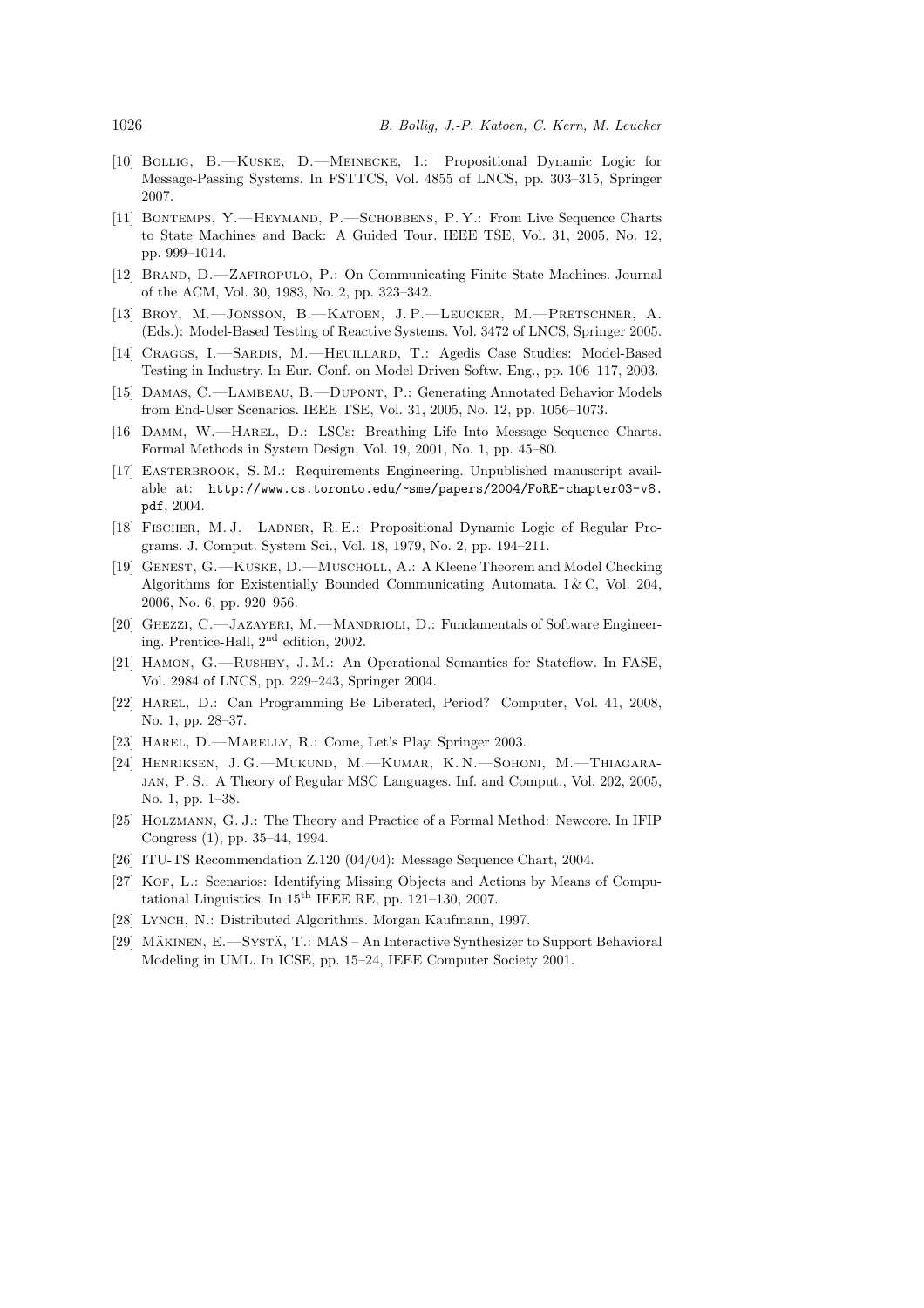- [30] Nuseibeh, B.—Easterbrook, S.: Requirements Engineering: A Roadmap. In ICSE, pp. 35–46, ACM, 2000.
- [31] PELED, D.: Specification and Verification of Message Sequence Charts. In FORTE/PSTV, Vol. 183 of IFIP Conference Proceedings, pp. 139–154, Kluwer, B. V. 2000.
- [32] Pressman, R. S.: Software Engineering: A Practitioner's Approach. McGraw-Hill 2004.
- [33] Royce, W.: Managing the Development of Large Software Systems: Concepts and Techniques. In ICSE, pp. 328–338, IEEE Computer Society 1987.
- [34] SOMMERVILLE, I.: Software Engineering. Addison-Wesley Longman, Amsterdam, 8 th edition, June 2006.
- [35] TANENBAUM, A. S.: Computer Networks. Prentice Hall 2002.
- [36] Uchitel, S.—Brunet, G.—Chechik, M.: Behaviour Model Synthesis from Properties and Scenarios. In ICSE, pp. 34–43, IEEE Computer Society 2007.
- [37] UCHITEL, S.-KRAMER, J.-MAGEE, J.: Synthesis of Behavioral Models from Scenarios. IEEE TSE, Vol. 29, 2003, No. 2, pp. 99–115.



Benedikt Bollig received his Ph. D. degree from Aachen University of Technology (RWTH Aachen) in 2005. A revised version of his thesis on automata models and logics for message sequence charts has been published by Springer. In 2003/2004, the German Academic Exchange Service (DAAD) funded his sixmonth research stay at Birmingham University. Since 2005, he is a CNRS full-time researcher. His research interests are centered around logics for specification, formal languages and automata, with a focus on applications in the synthesis and verification of concurrent and timed systems.



Joost-Pieter KATOEN is a Full Professor at the RWTH Aachen University and is associated to the University of Twente. His research interests are concurrency theory, model checking, timed and probabilistic systems, and semantics. He co-authored more than 100 journal and conference papers, and recently published a comprehensive book (with Christel Baier) on "Principles of Model Checking".